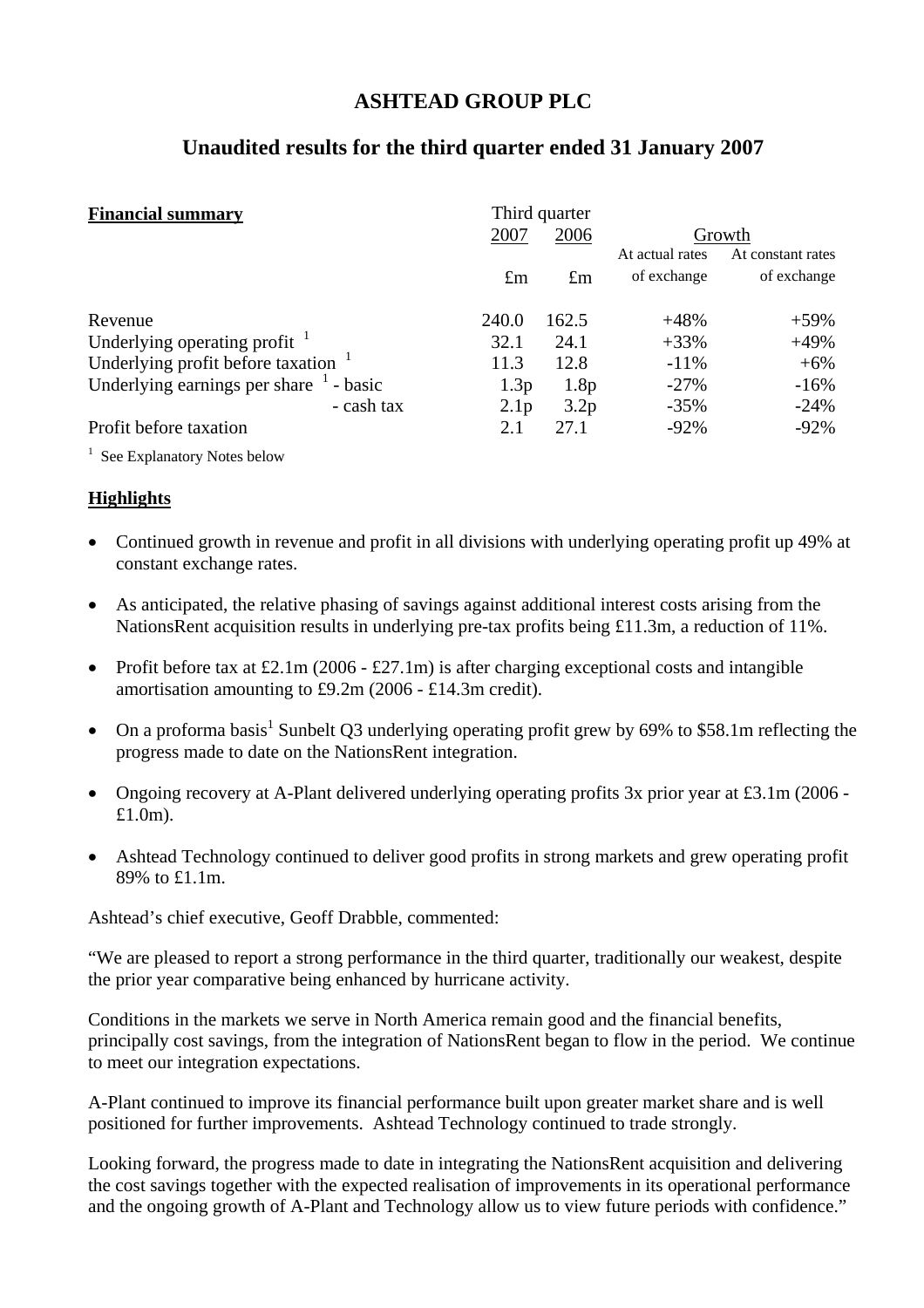| Contacts:            |                  |               |
|----------------------|------------------|---------------|
| <b>Geoff</b> Drabble | Chief executive  | 01372 362300  |
| Ian Robson           | Finance director |               |
| Brian Hudspith       | Maitland         | 020 7379 5151 |

#### Explanatory Notes

- a) Underlying profit and earnings per share are stated before exceptional items, amortisation of acquired intangibles and non-cash fair value remeasurements of embedded derivatives in long term debt.
- b) The narrative that follows is based on underlying operating profit, profit before tax and earnings per share as the Directors believe that these provide a more consistent measure of operating performance.
- c) Proforma basis adjusts for NationsRent throughout both periods.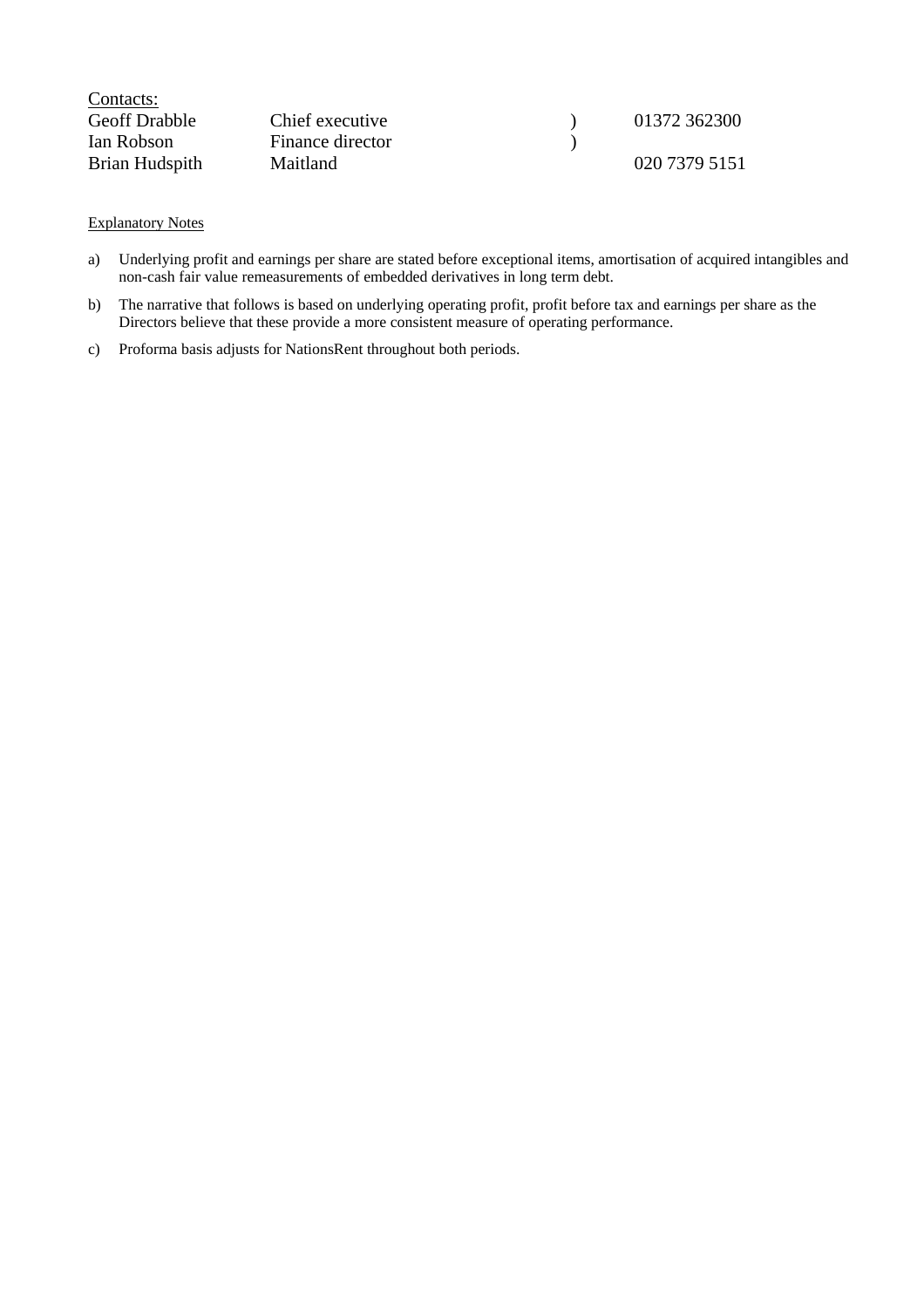## **Review of the quarter**

The major focus of the quarter was to drive the operational performance of all three divisions. In North America we began to see the benefits of the cost savings and efficiencies realised to date from the integration of NationsRent and these will be more apparent in subsequent periods.

As we reported at the half year the structural changes completed together with the successful systems integration have allowed us to start to focus on the improvement of the ex-NationsRent operational performance. This will continue to be an area of primary focus in Quarter 4 and beyond.

A-Plant's recovery programme has continued and it has once again delivered strong revenue and profit growth. Ongoing focus on revenue growth and operational efficiency will allow us to continue to improve margins and return on investment.

We have continued to invest in Ashtead Technology to support current buoyant market conditions contributing to good revenue and profit growth.

## **A quarter of operational growth**

Ashtead has continued to make good progress in the quarter to January 2007, sustaining the momentum established in recent periods.

- Revenue for the quarter was at £240.0m up 47.6% on the revenue reported in Quarter 3 2006. On a consolidated, proforma basis the organic revenue growth was 6.3% at constant exchange rates.
- Underlying operating profit for the quarter at £32.1m was 32.9% up on the prior year, reflecting good performance in all three divisions.
- The underlying profit before tax of £11.3m was down 10.8% on the prior year, reflecting the financing costs of the NationsRent acquisition but not yet benefiting from the full effects of the operational efficiencies and cost savings.
- Profit before tax, which is calculated after exceptional items, non-cash fair value remeasurements of embedded derivatives in long term debt and amortisation of acquired intangibles, was £2.1m in the quarter as compared to £27.1m reported in the prior year. This is due to the exceptional costs associated with the restructuring of the NationsRent business and the intangible amortisation in the quarter amounting to £9.2m. In the same period last year there was an exceptional credit of £14.3m arising mainly from the settlement of litigation against Head & Engquist.
- Basic earnings per share for the quarter were 0.3p (2006 4.1p) whilst underlying earnings per share were 1.3p (2006 - 1.8p). On a cash tax basis underlying earnings per share were 2.1p  $(2006 - 3.2p).$
- Capital expenditure in the third quarter was £43.5m (2006 £41.7m). Full year gross capital expenditure remains forecast at approximately £375m and approximately £275m net.
- Net debt at 31 January 2007 was £972.1m (2006 £497.4m). The ratio of debt to proforma LTM EBITDA, excluding cost savings, was 3.0 times at 31 January 2007. Availability under the \$1.75bn asset based loan facility was \$524m at 31 January 2007 (\$283m at 30 April 2006).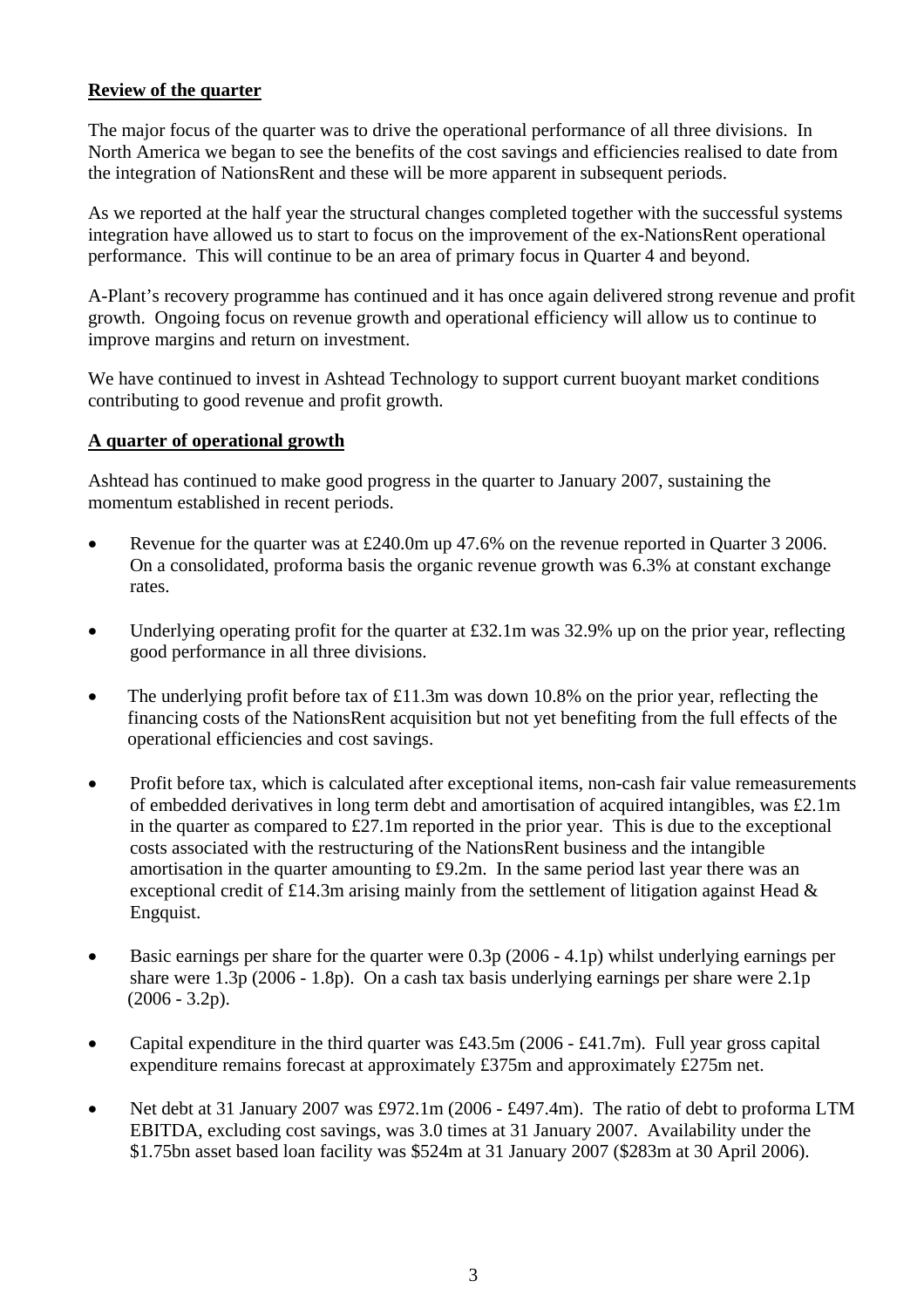## **Sunbelt**

|                             | 2007                   | 2006                   | Growth   | 2007         | 2006        | Growth    |
|-----------------------------|------------------------|------------------------|----------|--------------|-------------|-----------|
|                             | $\mathop{\mathrm{Sm}}$ | $\mathop{\mathrm{Sm}}$ |          | $\pounds$ m  | $\pounds$ m |           |
| Revenue                     |                        |                        |          |              |             |           |
| As reported                 | 361.5                  | 209.2                  | $+72.8%$ | 186.8        | 119.5       | $+56.4%$  |
| <b>NationsRent</b>          |                        | 144.5                  |          |              | 82.6        |           |
| Pro forma combined          | 361.5                  | 353.7                  | $+2.2%$  | <u>186.8</u> | 202.1       | $-7.6\%$  |
| Underlying operating profit |                        |                        |          |              |             |           |
| As reported                 | 58.1                   | 41.8                   | $+39.1%$ | 29.8         | 23.9        | $+24.3%$  |
| <b>NationsRent</b>          |                        | (7.3)                  |          |              | (3.9)       |           |
| Proforma combined           | 58.1                   | <u>34.5</u>            | $+68.5%$ | 29.8         | 20.0        | $+49.0\%$ |

Following a successful first phase of integration, the operating efficiencies associated with the restructuring and systems integration are beginning to be reflected in the Q3 proforma profit improvement. The fact that these benefits are flowing to operating profit allows us to focus on the dollar utilisation of the combined business in future periods.

Seasonally Q3 is our weakest period, although last year was improved significantly by the high levels of hurricane activity, particularly in Florida, Louisiana and Texas where we have a large proportion of our fleet. The fact that NationsRent's geographic footprint was more northerly based increases this seasonality and historically NationsRent made losses in the third and fourth quarters.

Exceptional costs incurred in the third quarter totalled £5.4m and related to NationsRent redundancies, retention bonuses, rebranding and other costs. We continue to anticipate further exceptionals of around £10m in the fourth quarter but no further exceptional items relating to NationsRent thereafter. The charge for intangible amortisation for the third quarter was £3.8m. We expect that fourth quarter amortisation will be at a similar level.

## **A-Plant**

|                             | 2007<br>$\pounds$ m | 2006<br>$\pounds$ m | Growth     |
|-----------------------------|---------------------|---------------------|------------|
| Revenue                     | $\underline{48.2}$  | 39.2                | $+22.6%$   |
| Underlying operating profit | <u>3.1</u>          | <u>1.0</u>          | $+197.0\%$ |

A-Plant continued its recovery with another quarter of good revenue growth, including for the first full period a contribution from Lux which is now fully integrated into our existing traffic business. Organic revenue growth for the quarter was circa 11% and A-Plant continues to regain market share.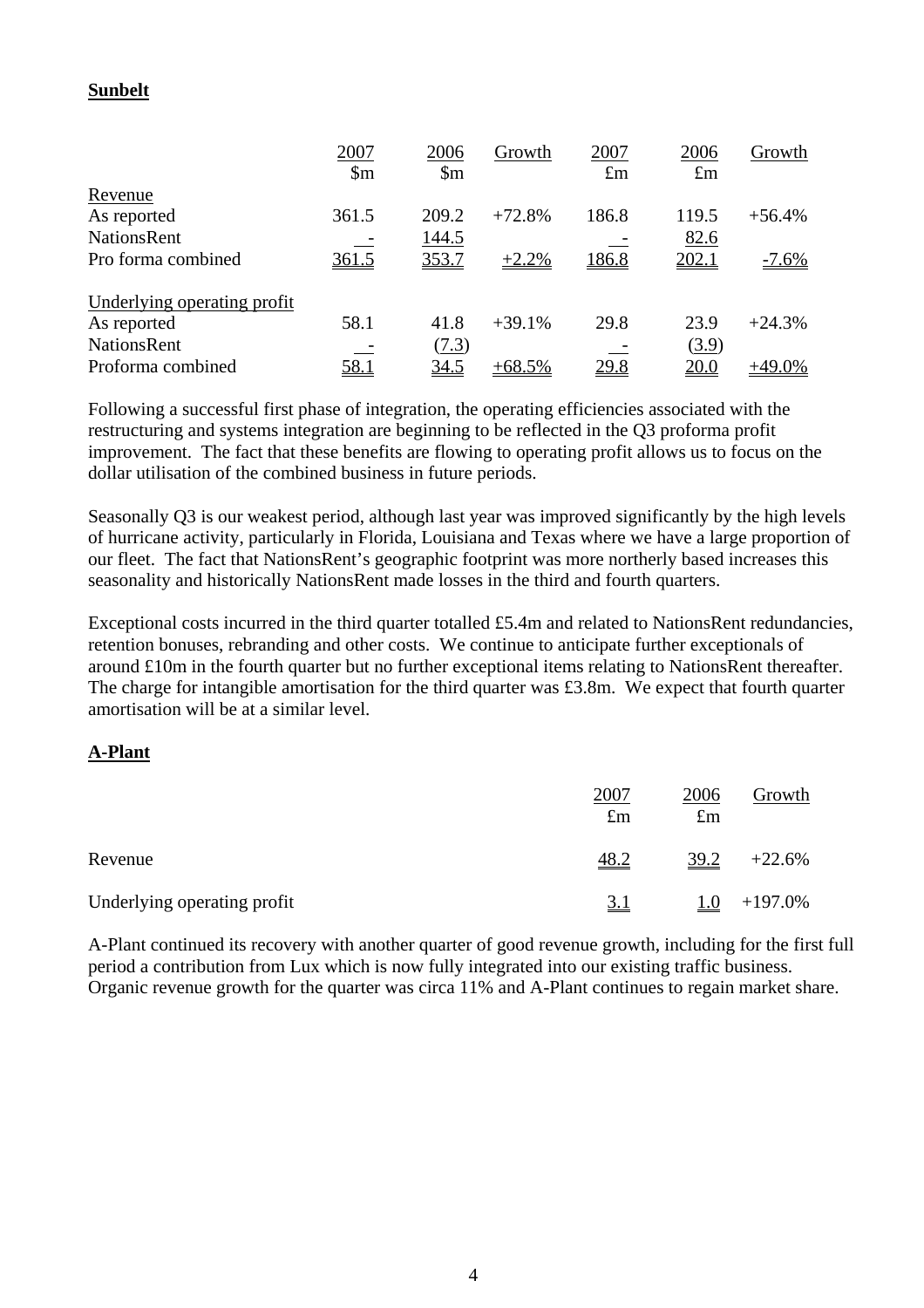# **Ashtead Technology**

|                  | 2007<br>$\pounds$ m | 2006<br>$\pounds$ m | Growth   |
|------------------|---------------------|---------------------|----------|
| Revenue          | <u>5.0</u>          | 3.8                 | $+31.3%$ |
| Operating profit | <u>1.1</u>          | 0.6                 | $+88.6%$ |

Both Ashtead Technology's offshore and onshore markets remain good and the division has continued to invest in order to support these markets. This has enabled the business to deliver excellent revenue and profit growth.

## **Current trading and outlook**

Based upon the current performance of all three divisions, together with favourable market conditions the Board anticipates a satisfactory conclusion to the financial year, despite the impact of the weaker US dollar.

Looking forward, the progress made to date in integrating the NationsRent acquisition and delivering the cost savings together with the expected realisation of improvements in its operational performance and the ongoing growth of A-Plant and Technology allow us to view future periods with confidence.

- o0o -

Geoff Drabble and Ian Robson will host a conference call for equity analysts at 9.30am on Tuesday 6 March and a further conference call for bondholders at 3pm (10am EST) on the same day. The analysts' call will be webcast live via the Company's website at [www.ashtead-group.com](http://www.ashtead-group.com/) and there will also be a replay available from shortly after the call concludes. A copy of the slide presentation used for the call will also be available on the Company's website. Analysts and bondholders have already been invited to participate in the calls but anyone not having received dial-in details should contact the Company's PR advisers, Maitland (Jane Franklin*)* at 020 7379 5151.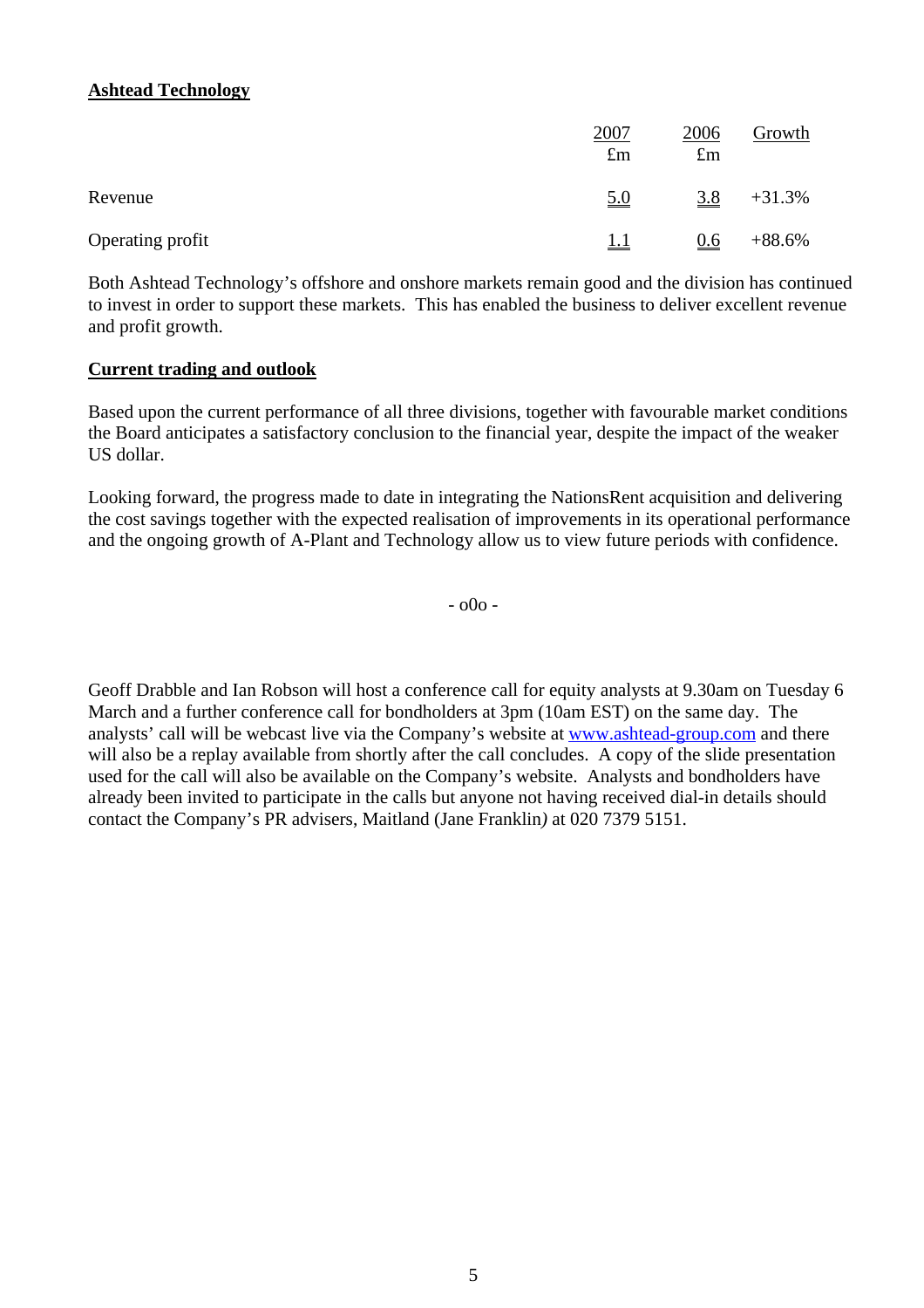# **CONSOLIDATED INCOME STATEMENT**

# **Three months to 31 January**

|                                                        |                                                                                                         | 2007                                                                                   |                      |                                                                                        | 2006                                                                  |                                 |
|--------------------------------------------------------|---------------------------------------------------------------------------------------------------------|----------------------------------------------------------------------------------------|----------------------|----------------------------------------------------------------------------------------|-----------------------------------------------------------------------|---------------------------------|
|                                                        | <b>Before</b><br>exceptional items,<br>amortisation<br>and fair value<br>remeasurements+<br>$\pounds$ m | Exceptional items,<br>amortisation<br>and fair value<br>remeasurements+<br>$\pounds$ m | Total<br>$\pounds$ m | <b>Before</b><br>exceptional items<br>and fair value<br>remeasurements+<br>$\pounds$ m | Exceptional items<br>and fair value<br>remeasurements+<br>$\pounds$ m | Total<br>$\pounds$ m            |
|                                                        |                                                                                                         |                                                                                        |                      | (restated)                                                                             | (restated)                                                            | (restated)                      |
| <b>Revenue</b>                                         | 240.0                                                                                                   |                                                                                        | 240.0                | 162.5                                                                                  |                                                                       | 162.5                           |
| Staff costs                                            | (79.7)                                                                                                  | (1.2)                                                                                  | (80.9)               | (52.2)                                                                                 |                                                                       | (52.2)                          |
| Other operating costs                                  | (85.8)                                                                                                  | (4.5)                                                                                  | (90.3)               | (57.7)                                                                                 | (0.4)                                                                 | (58.1)                          |
| Other income                                           | 2.0                                                                                                     |                                                                                        | 2.0                  | 1.3                                                                                    | 11.8                                                                  | 13.1                            |
| EBITDA*                                                | 76.5                                                                                                    | (5.7)                                                                                  | 70.8                 | 53.9                                                                                   | 11.4                                                                  | 65.3                            |
| Depreciation                                           | (44.4)                                                                                                  |                                                                                        | (44.4)               | (29.8)                                                                                 |                                                                       | (29.8)                          |
| Amortisation of intangibles                            |                                                                                                         | (3.8)                                                                                  | (3.8)                |                                                                                        |                                                                       |                                 |
| <b>Operating profit</b>                                | 32.1                                                                                                    | (9.5)                                                                                  | 22.6                 | 24.1                                                                                   | 11.4                                                                  | 35.5                            |
| Investment income                                      | 1.1                                                                                                     |                                                                                        | 1.1                  | 0.6                                                                                    | 2.9                                                                   | 3.5                             |
| Interest expense                                       | (21.9)                                                                                                  | 0.3                                                                                    | (21.6)               | (11.9)                                                                                 |                                                                       | (11.9)                          |
| Net financing costs                                    | (20.8)                                                                                                  | 0.3                                                                                    | (20.5)               | (11.3)                                                                                 | 2.9                                                                   | (8.4)                           |
| Profit on ordinary                                     |                                                                                                         |                                                                                        |                      |                                                                                        |                                                                       |                                 |
| activities before taxation<br>Taxation:                | 11.3                                                                                                    | (9.2)                                                                                  | 2.1                  | 12.8                                                                                   | 14.3                                                                  | 27.1                            |
| - current                                              | 0.1                                                                                                     | $\qquad \qquad \blacksquare$                                                           | 0.1                  | 0.9                                                                                    |                                                                       | 0.9                             |
| - deferred                                             | (4.1)                                                                                                   | 3.6                                                                                    | (0.5)                | (5.8)                                                                                  | (4.5)                                                                 | (10.3)                          |
|                                                        | (4.0)                                                                                                   | 3.6                                                                                    | (0.4)                | (4.9)                                                                                  | (4.5)                                                                 | (9.4)                           |
| Profit attributable to                                 |                                                                                                         |                                                                                        |                      |                                                                                        |                                                                       |                                 |
| equity shareholders                                    | 7.3                                                                                                     | (5.6)                                                                                  | <u>1.7</u>           | <u>7.9</u>                                                                             | 9.8                                                                   | 17.7                            |
| Basic earnings per share<br>Diluted earnings per share | 1.3p<br>1.3p                                                                                            | (1.0)p<br>$(\underline{1.0})p$                                                         | 0.3p<br>0.3p         | 1.8p<br>1.8p                                                                           | 2.3p<br>2.3p                                                          | <u>4.1p</u><br>4.1 <sub>p</sub> |
| <b>Nine months to 31 January</b>                       |                                                                                                         |                                                                                        |                      |                                                                                        |                                                                       |                                 |
|                                                        |                                                                                                         |                                                                                        |                      |                                                                                        |                                                                       |                                 |
| <b>Revenue</b>                                         | 662.3                                                                                                   |                                                                                        | 662.3                | 476.3                                                                                  |                                                                       | 476.3                           |
| Staff costs                                            | (206.3)                                                                                                 | (8.7)                                                                                  | (215.0)              | (147.9)                                                                                | (0.3)                                                                 | (148.2)                         |
| Other operating costs                                  | (231.2)                                                                                                 | (10.4)                                                                                 | (241.6)              | (163.6)                                                                                | (0.8)                                                                 | (164.4)                         |
| Other income                                           | 6.6                                                                                                     |                                                                                        | 6.6                  | 5.5                                                                                    | 15.4                                                                  | 20.9                            |
| EBITDA*                                                | 231.4                                                                                                   | (19.1)                                                                                 | 212.3                | 170.3                                                                                  | 14.3                                                                  | 184.6                           |
| Depreciation                                           | (116.6)                                                                                                 |                                                                                        | (116.6)              | (84.9)                                                                                 |                                                                       | (84.9)                          |
| Amortisation of intangibles                            | $\equiv$                                                                                                | (6.6)                                                                                  | (6.6)                | $\equiv$                                                                               |                                                                       |                                 |
| <b>Operating profit</b>                                | 114.8                                                                                                   | (25.7)                                                                                 | 89.1                 | 85.4                                                                                   | 14.3                                                                  | 99.7                            |
| Investment income                                      | 3.1                                                                                                     |                                                                                        | 3.1                  | 2.1                                                                                    | 7.3                                                                   | 9.4                             |
| Interest expense                                       | (52.2)                                                                                                  | (68.5)                                                                                 | (120.7)              | (34.5)                                                                                 | (7.0)                                                                 | (41.5)                          |
| Net financing costs                                    | (49.1)                                                                                                  | (68.5)                                                                                 | (117.6)              | (32.4)                                                                                 | 0.3                                                                   | (32.1)                          |
| Profit/(loss) on ordinary                              |                                                                                                         |                                                                                        |                      |                                                                                        |                                                                       |                                 |
| activities before taxation<br>Taxation:                | 65.7                                                                                                    | (94.2)                                                                                 | (28.5)               | 53.0                                                                                   | 14.6                                                                  | 67.6                            |
| - current                                              |                                                                                                         |                                                                                        |                      | (1.3)                                                                                  |                                                                       | (1.3)                           |
| - deferred                                             | (23.1)                                                                                                  | 66.3                                                                                   | 43.2                 | (18.9)                                                                                 | (4.2)                                                                 | (23.1)                          |
|                                                        | (23.1)                                                                                                  | 66.3                                                                                   | 43.2                 | (20.2)                                                                                 | (4.2)                                                                 | (24.4)                          |
| Profit attributable to                                 |                                                                                                         |                                                                                        |                      |                                                                                        |                                                                       |                                 |
| equity shareholders                                    | 42.6                                                                                                    | (27.9)                                                                                 | 14.7                 | 32.8                                                                                   | 10.4                                                                  | 43.2                            |
| Basic earnings per share                               | 8.5p                                                                                                    | (5.6)p                                                                                 | 2.9 <sub>p</sub>     | 8.1 <sub>p</sub>                                                                       | 2.6 <sub>p</sub>                                                      | 10.7 <sub>p</sub>               |
| Diluted earnings per share                             | 8.4p                                                                                                    | $(\underline{5.5})p$                                                                   | 2.9 <sub>p</sub>     | 8.0 <sub>p</sub>                                                                       | 2.6p                                                                  | 10.6 <sub>p</sub>               |

\* EBITDA is presented here as an additional performance measure as it is commonly used by investors and lenders. + Fair value remeasurements related to embedded derivatives in long term debt.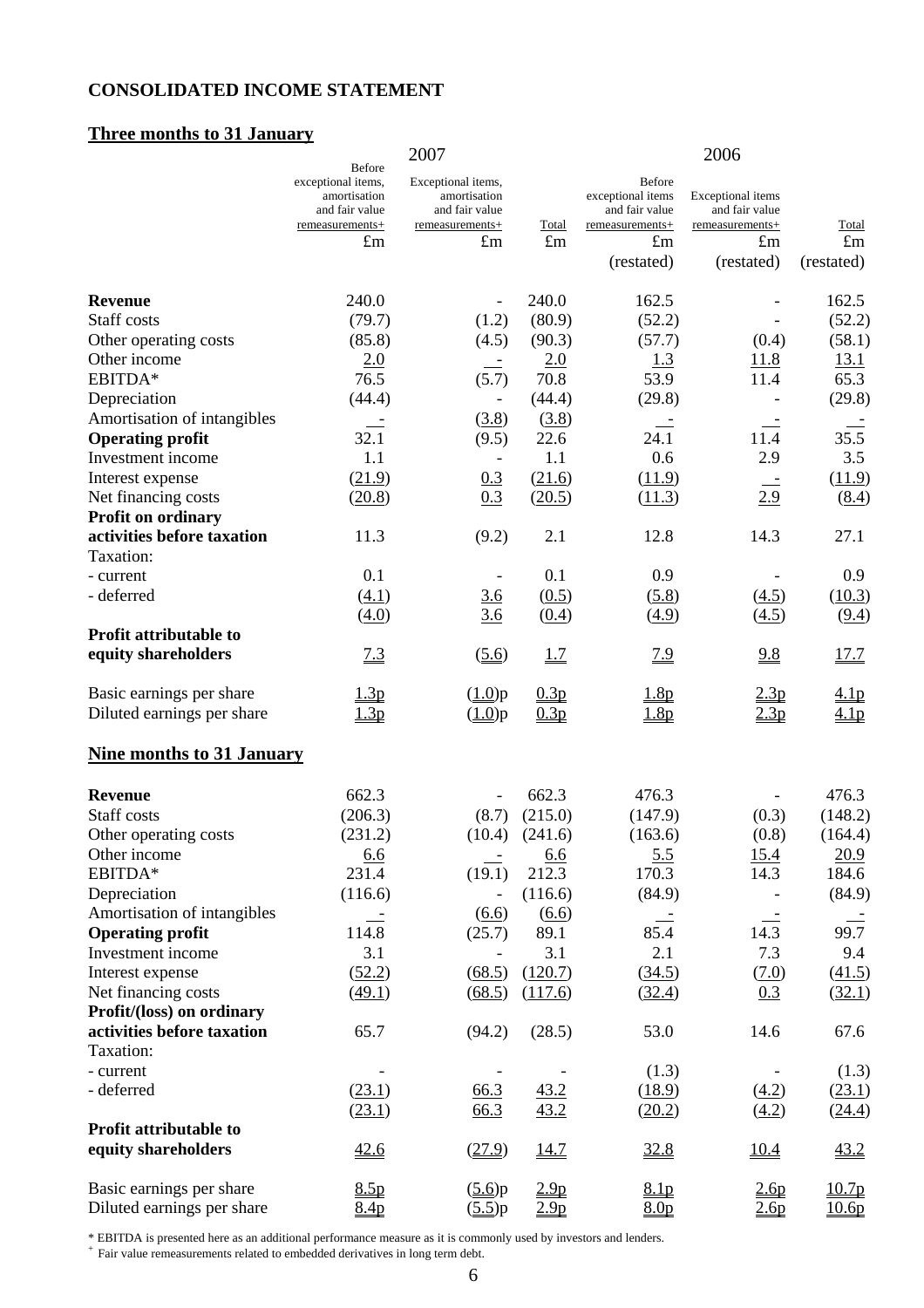# **CONSOLIDATED STATEMENT OF RECOGNISED INCOME AND EXPENSE**

|                                          | Unaudited                     |             |                              |             |
|------------------------------------------|-------------------------------|-------------|------------------------------|-------------|
|                                          | Three months to<br>31 January |             | Nine months to<br>31 January |             |
|                                          |                               |             |                              |             |
|                                          | 2007                          | 2006        | 2007                         | 2006        |
|                                          | $\pounds$ m                   | $\pounds$ m | $\pounds$ m                  | $\pounds$ m |
|                                          |                               | (restated)  |                              | (restated)  |
| Net profit for the period                | 1.7                           | 17.7        | 14.7                         | 43.2        |
| Foreign currency translation differences | (3.3)                         | (0.6)       | (10.5)                       | 19.3        |
| <b>Total recognised income</b>           |                               |             |                              |             |
| and expense for the period               | (1.6)                         | 17.1        | 4.2                          | 62.5        |

# **CONSOLIDATED MOVEMENTS IN EQUITY SHAREHOLDERS' FUNDS**

|                                                       | Unaudited       |             |                     |             |
|-------------------------------------------------------|-----------------|-------------|---------------------|-------------|
|                                                       | Three months to |             | Nine months to      |             |
|                                                       |                 | 31 January  | 31 January          |             |
|                                                       | 2007            | 2006        | 2007                | 2006        |
|                                                       | $\pounds$ m     | $\pounds$ m | $\pounds$ m         | $\pounds$ m |
|                                                       |                 | (restated)  |                     | (restated)  |
| Total recognised income and                           |                 |             |                     |             |
| expense for the period                                | (1.6)           | 17.1        | 4.2                 | 62.5        |
| Issue of ordinary shares, net of expenses             | 0.8             | 1.1         | 148.2               | 69.5        |
| Dividends paid                                        |                 |             | (4.0)               |             |
| Credit in respect of share based payments             | 0.6             | 0.3         | 2.0                 | 0.8         |
| Own shares acquired by ESOT                           |                 |             | $\left( 4.9\right)$ | (2.8)       |
| Net (decrease)/increase in equity shareholders' funds | (0.2)           | 18.5        | 145.5               | 130.0       |
| Opening equity shareholders' funds                    | 404.0           | 231.2       | 258.3               | 119.7       |
| Closing equity shareholders' funds                    | 403.8           | 249.7       | 403.8               | 249.7       |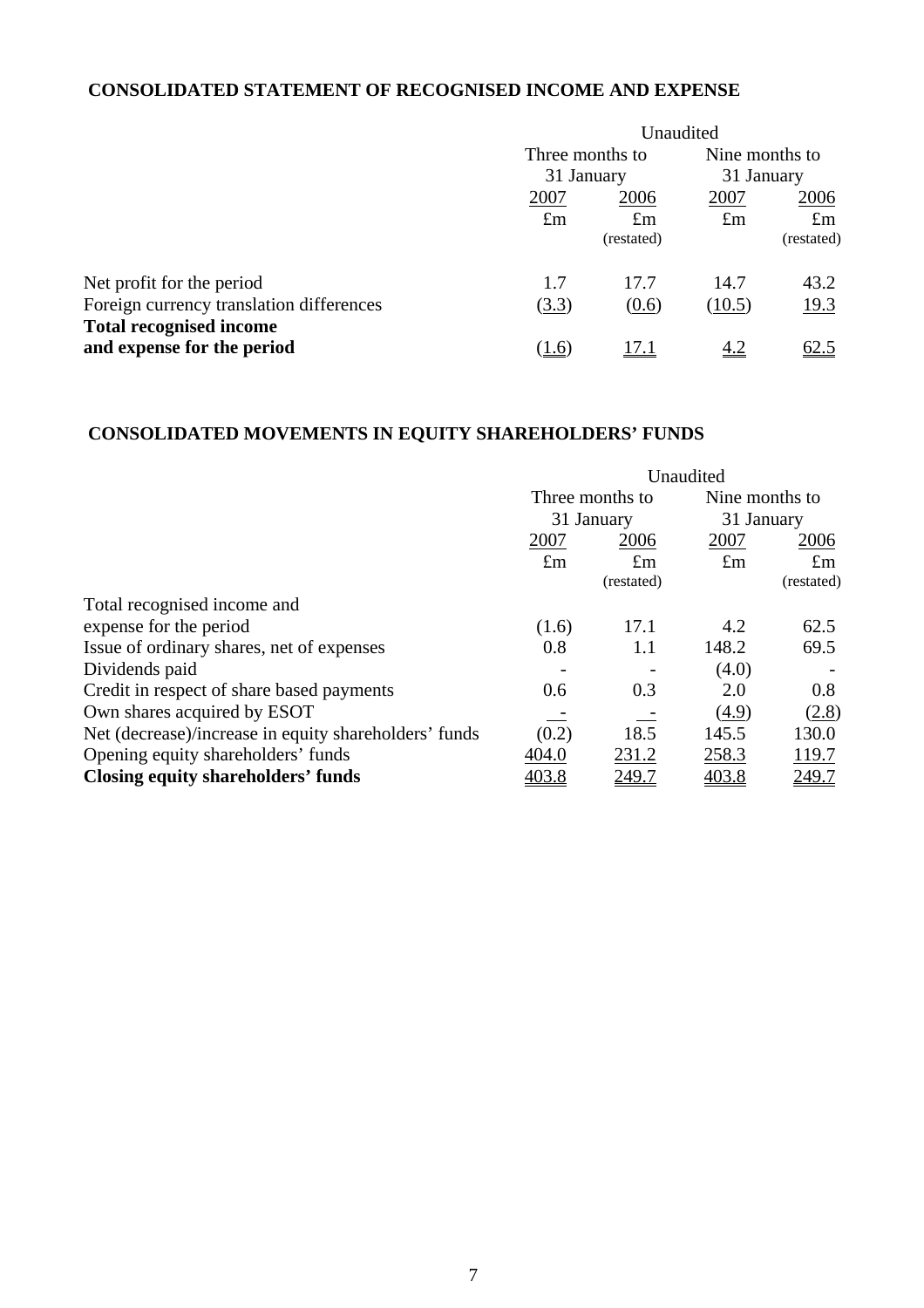# **CONSOLIDATED BALANCE SHEET**

|                                                     |                         | Unaudited     |
|-----------------------------------------------------|-------------------------|---------------|
|                                                     |                         | 31 January    |
|                                                     | 2007                    | 2006          |
|                                                     | $\pounds$ m             | $\pounds$ m   |
|                                                     |                         | (restated)    |
| <b>Current assets</b>                               |                         |               |
| Inventories                                         | 32.1                    | 14.3          |
| Trade and other receivables                         | 158.1                   | 109.6         |
| Current tax asset recoverable                       | 3.7                     |               |
| Assets held for sale                                | 35.4                    |               |
| Cash and cash equivalents                           | <u>1.2</u>              | <u>1.3</u>    |
|                                                     | 230.5                   | 125.2         |
| <b>Non-current assets</b>                           |                         |               |
| Property, plant and equipment                       | 946.1                   | 557.2         |
| - rental equipment<br>- other assets                |                         |               |
|                                                     | <u>131.9</u><br>1,078.0 | 89.0<br>646.2 |
| Intangible assets including goodwill                | 304.4                   | 152.4         |
| Deferred tax asset                                  | 41.5                    |               |
| Other financial assets - derivatives                |                         | 14.9          |
| Defined benefit pension fund surplus                | 2.4                     |               |
|                                                     | 1,426.3                 | 813.5         |
|                                                     |                         |               |
| <b>Total assets</b>                                 | 1,656.8                 | 938.7         |
| <b>Current liabilities</b>                          |                         |               |
| Trade and other payables                            | 152.5                   | 88.5          |
| Current tax liabilities                             | 0.8                     | 0.6           |
| Debt due in less than one year                      | 9.5                     | 11.0          |
| Provisions                                          | <u>14.9</u>             | <u>6.8</u>    |
|                                                     | <u>177.7</u>            | 106.9         |
| <b>Non-current liabilities</b>                      |                         |               |
| Debt due in more than one year                      | 963.8                   | 487.7         |
| Provisions                                          | 18.6                    | 11.0          |
| Defined benefit pension fund deficit                |                         | 15.8          |
| Deferred taxation liability                         | 92.9                    | 67.6          |
|                                                     | 1,075.3                 | 582.1         |
| <b>Total liabilities</b>                            | 1,253.0                 | 689.0         |
|                                                     |                         |               |
| <b>Equity shareholders' funds</b>                   |                         |               |
| Share capital                                       | 55.9                    | 40.3          |
| Share premium account                               | 2.7                     | 1.9           |
| Non-distributable reserve                           | 90.7                    | 90.7          |
| Own shares held in treasury through the ESOT        | (8.6)                   | (4.2)         |
| Cumulative foreign exchange translation differences | (27.7)                  | (13.3)        |
| Distributable reserves                              | <u>290.8</u>            | <u>134.3</u>  |
| <b>Total equity shareholders' funds</b>             | 403.8                   | <u>249.7</u>  |
| Total liabilities and equity shareholders' funds    | 1,656.8                 | 938.7         |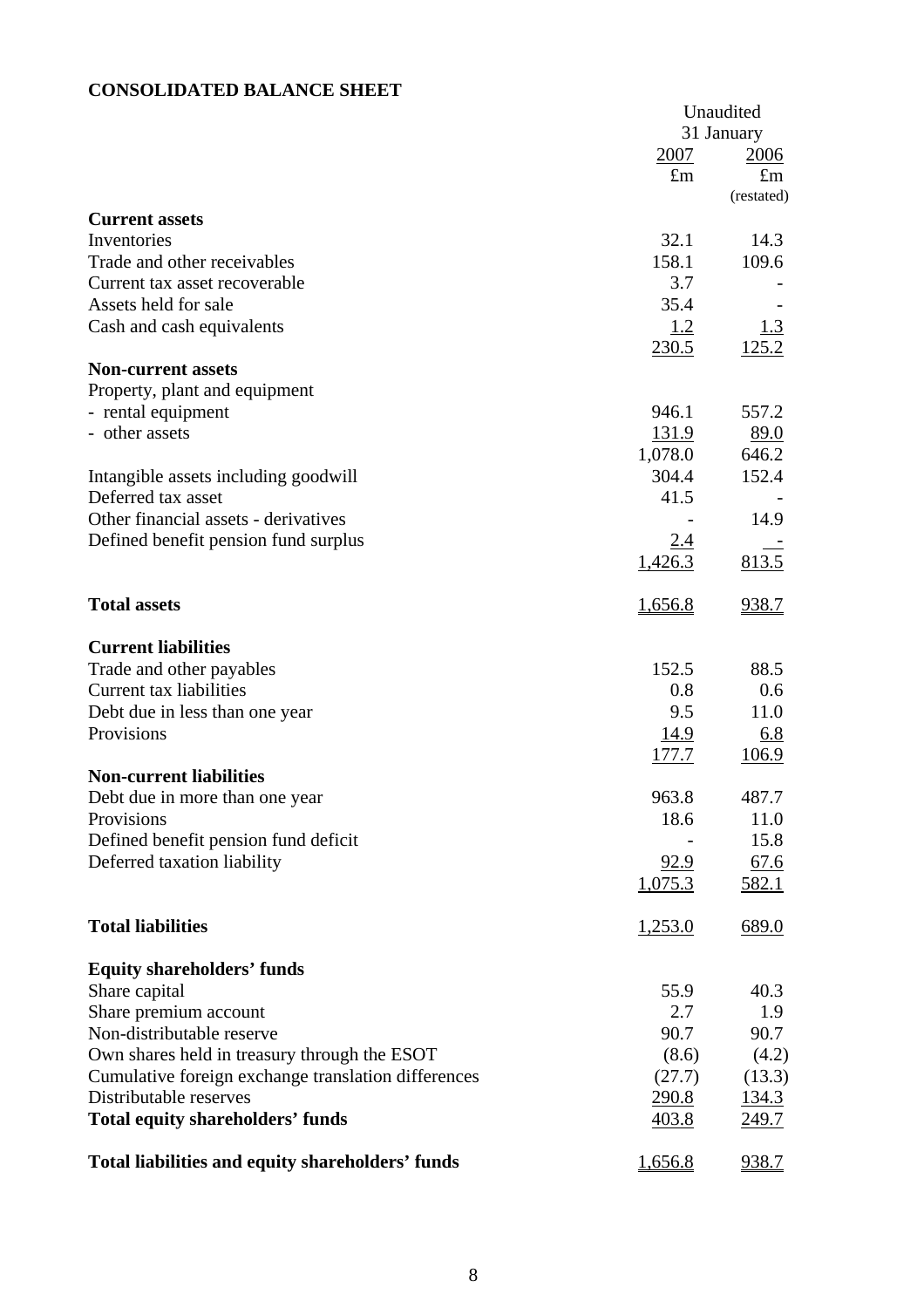# **CONSOLIDATED CASH FLOW STATEMENT**

|                                                         |             |              | Unaudited      |             |
|---------------------------------------------------------|-------------|--------------|----------------|-------------|
|                                                         |             |              | Nine months to |             |
|                                                         |             |              | 31 January     |             |
|                                                         | 2007        |              | 2006           |             |
|                                                         | $\pounds$ m | $\pounds$ m  | $\pounds$ m    | $\pounds$ m |
| <b>Cash flows from operating activities</b>             |             |              |                |             |
| Cash generated from operations before exceptional items |             | 236.2        |                | 158.3       |
| <b>Exceptional</b> items                                |             | (9.7)        |                | 11.5        |
| Cash generated from operations                          |             | 226.5        |                | 169.8       |
| Financing costs paid before exceptional items           | (34.9)      |              | (27.7)         |             |
| Exceptional financing costs paid                        | (49.8)      |              | (14.5)         |             |
| Financing costs paid                                    |             | (84.7)       |                | (42.2)      |
| Tax paid                                                |             | (6.0)        |                | (1.5)       |
| Net cash from operating activities                      |             | <u>135.8</u> |                | 126.1       |
| <b>Cash flows from investing activities</b>             |             |              |                |             |
| Acquisition of businesses                               |             | (327.1)      |                | (56.8)      |
| Disposal of businesses                                  |             |              |                | 12.5        |
| Payments for property, plant and equipment              |             | (265.6)      |                | (184.0)     |
| Proceeds on sale of property, plant and equipment       |             | 42.0         |                | 35.7        |
| Net cash used in investing activities                   |             | (550.7)      |                | (192.6)     |
| <b>Cash flows from financing activities</b>             |             |              |                |             |
| Drawdown of loans                                       |             | 883.3        |                | 238.9       |
| Redemption of loans                                     |             | (599.5)      |                | (230.3)     |
| Capital element of finance lease payments               |             | (8.0)        |                | (9.6)       |
| Purchase of own shares by the ESOT                      |             | (4.9)        |                | (2.8)       |
| Dividends paid                                          |             | (4.0)        |                |             |
| Proceeds from issue of ordinary shares                  |             | 148.2        |                | 69.5        |
| Net cash from financing activities                      |             | 415.1        |                | 65.7        |
| Increase/(decrease) in cash and cash equivalents        |             | 0.2          |                | (0.8)       |
| Opening cash and cash equivalents                       |             | 1.0          |                | 2.1         |
| Effect of exchange rate changes                         |             |              |                |             |
| Closing cash and cash equivalents                       |             | 1.2          |                | 1.3         |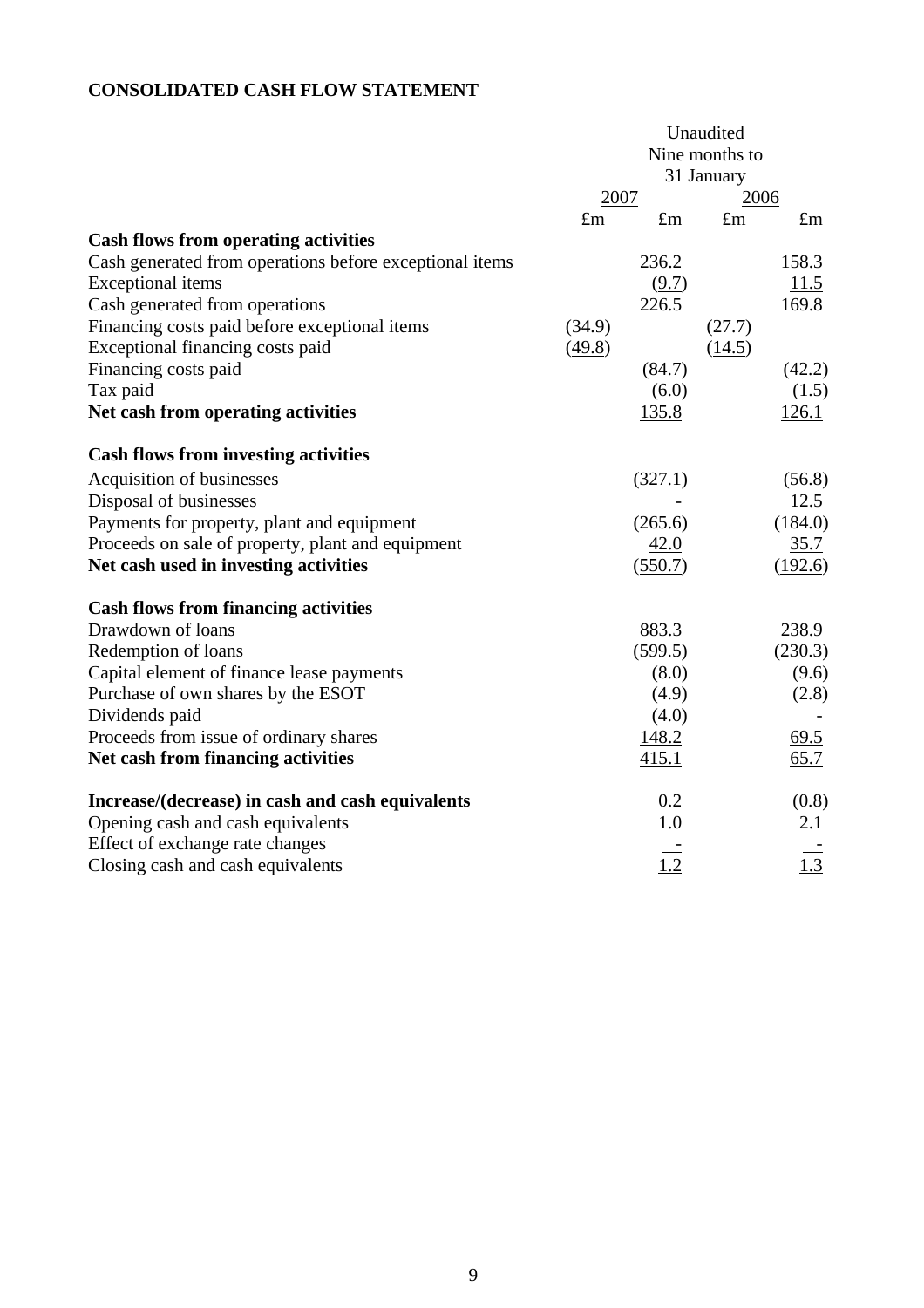## 1. Basis of preparation

The financial statements for the nine months ended 31 January 2007 were approved by the directors on 5 March 2007. They have been prepared in accordance with relevant International Financial Reporting Standards ('IFRS') and the accounting policies set out in the Group's Annual Report and Accounts for the year ended 30 April 2006. They are unaudited and do not constitute statutory accounts within the meaning of Section 240 of the Companies Act 1985.

The statutory accounts for the year ended 30 April 2006 were prepared in accordance with relevant IFRS and have been mailed to shareholders and filed with the Registrar of Companies. The auditors' report on those accounts was unqualified and did not contain a statement under section 237 of the Companies Act 1985.

The 2006 comparatives have been restated to include the fair value of embedded derivatives included within our long term debt instruments in accordance with IAS 39. This increased investment income by £5.1m and total assets by £5.1m in the nine months ended and as at 31 January 2006. In addition, the comparative figures for operating profit for Sunbelt, A-Plant, Ashtead Technology and Corporate items in note 2 have been restated to include share based remuneration costs within the operating segment results. In 2006 these costs were included within Corporate items.

The exchange rates used in respect of the US dollar are:

|                                              | 2007   | <u> 2006 </u> |
|----------------------------------------------|--------|---------------|
| Average for the nine months ended 31 January | 1.8932 | 1.7824        |
| At 31 January                                | 1.9574 | 1.7774        |

| 2.<br>Segmental analysis         |             | Operating        |              |             |
|----------------------------------|-------------|------------------|--------------|-------------|
|                                  |             | profit before    | Exceptional  |             |
|                                  |             | exceptionals     | items and    | Operating   |
|                                  | Revenue     | and amortisation | amortisation | profit      |
| Three months to 31 January       | $\pounds$ m | $\pounds$ m      | $\pounds$ m  | $\pounds$ m |
| 2007                             |             |                  |              |             |
| Sunbelt                          | 186.8       | 29.8             | (9.0)        | 20.8        |
| A-Plant                          | 48.2        | 3.1              | (0.3)        | 2.8         |
| <b>Ashtead Technology</b>        | 5.0         | 1.1              |              | 1.1         |
| Corporate items                  |             | (1.9)            | (0.2)        | (2.1)       |
|                                  | 240.0       | 32.1             | (9.5)        | 22.6        |
| 2006                             |             |                  |              |             |
| Sunbelt                          | 119.5       | 23.9             | 11.4         | 35.3        |
| A-Plant                          | 39.2        | 1.0              |              | 1.0         |
| <b>Ashtead Technology</b>        | 3.8         | 0.6              |              | 0.6         |
| Corporate items                  |             | (1.4)            |              | (1.4)       |
|                                  | 162.5       | <u>24.1</u>      |              | 35.5        |
| <b>Nine months to 31 January</b> |             |                  |              |             |
| 2007                             |             |                  |              |             |
| Sunbelt                          | 506.3       | 102.1            | (25.2)       | 76.9        |
| A-Plant                          | 139.7       | 14.2             | (0.3)        | 13.9        |
| <b>Ashtead Technology</b>        | 16.3        | 4.4              |              | 4.4         |
| Corporate items                  |             | (5.9)            | (0.2)        | (6.1)       |
|                                  | 662.3       | 114.8            | (25.7)       | 89.1        |
| 2006                             |             |                  |              |             |
| Sunbelt                          | 345.6       | 77.3             | 14.3         | 91.6        |
| A-Plant                          | 118.9       | 9.6              |              | 9.6         |
| <b>Ashtead Technology</b>        | 11.8        | 2.9              |              | 2.9         |
| Corporate items                  |             | (4.4)            |              | (4.4)       |
|                                  | 476.3       | 85.4             | 14.3         | 99.7        |
|                                  |             |                  |              |             |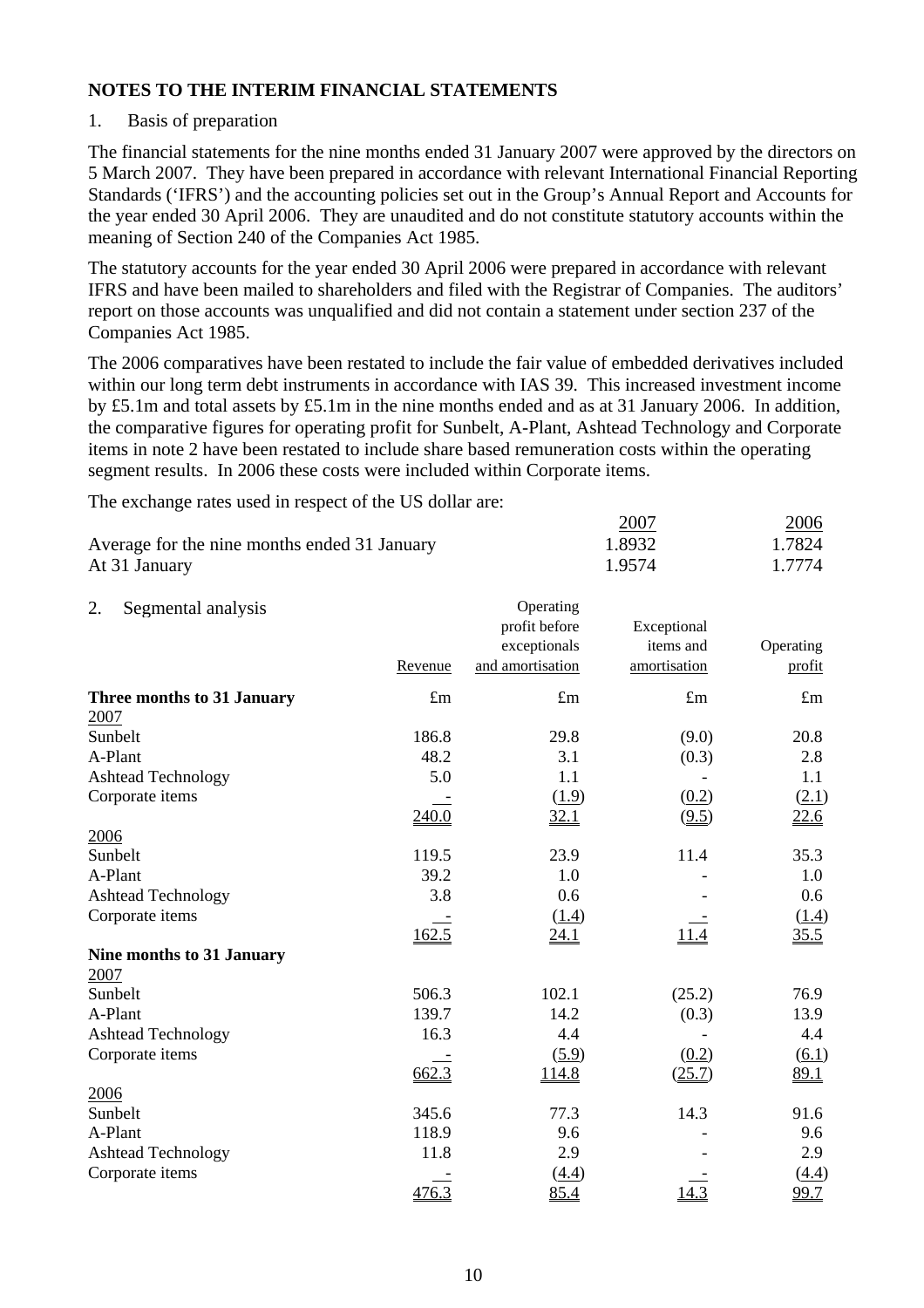3. Operating costs

|                                          |                                                           | 2007                                     |                     |                                | 2006                     |              |
|------------------------------------------|-----------------------------------------------------------|------------------------------------------|---------------------|--------------------------------|--------------------------|--------------|
|                                          | <b>Before</b><br>exceptional<br>items and<br>amortisation | Exceptional<br>items and<br>amortisation | Total               | Before<br>exceptional<br>items | Exceptional<br>items     | Total        |
| <u>Three months to 31 January</u>        | $\pounds$ m                                               | $\pounds$ m                              | $\pounds$ m         | $\pounds$ m                    | $\pounds$ m              | $\pounds$ m  |
| Staff costs:                             |                                                           |                                          |                     |                                |                          |              |
| <b>Salaries</b>                          | 71.8                                                      |                                          | 71.8                | 47.5                           |                          | 47.5         |
| Social security costs                    | 6.4                                                       |                                          | 6.4                 | 4.1                            |                          | 4.1          |
| Other pension costs                      | 1.5                                                       |                                          | 1.5                 | 0.6                            |                          | 0.6          |
| Redundancies and retention bonuses       | $\equiv$                                                  | 1.2                                      | 1.2                 |                                |                          |              |
|                                          | 79.7                                                      | 1.2                                      | 80.9                | 52.2                           | $\equiv$                 | 52.2         |
| Other operating costs:                   |                                                           |                                          |                     |                                |                          |              |
| Vehicle costs                            | 17.3                                                      |                                          | 17.3                | 14.2                           | $\overline{\phantom{0}}$ | 14.2         |
| Spares, consumables & external repairs   | 14.6                                                      |                                          | 14.6                | 11.6                           |                          | 11.6         |
| <b>Facility costs</b>                    | 14.1                                                      | 0.1                                      | 14.2                | 8.2                            | 0.1                      | 8.3          |
| Other external charges                   | 39.8                                                      | $\frac{4.4}{4.5}$                        | <u>44.2</u><br>90.3 | 23.7<br>57.7                   | 0.3<br>0.4               | 24.0<br>58.1 |
| Other income:                            | 85.8                                                      |                                          |                     |                                |                          |              |
| Profit on disposal of fixed assets       | (2.0)                                                     |                                          | (2.0)               | (1.3)                          | (0.5)                    | (1.8)        |
| Other income                             |                                                           |                                          |                     |                                | (11.3)                   | (11.3)       |
|                                          | (2.0)                                                     |                                          | (2.0)               | (1.3)                          | (11.8)                   | (13.1)       |
| Depreciation and amortisation:           |                                                           |                                          |                     |                                |                          |              |
| Depreciation                             | 44.4                                                      |                                          | 44.4                | 29.8                           |                          | 29.8         |
| Amortisation of acquired intangibles     |                                                           | <u>3.8</u>                               | 3.8                 |                                |                          |              |
|                                          | 44.4                                                      | 3.8                                      | 48.2                | 29.8                           | $\equiv$                 | 29.8         |
|                                          | 207.9                                                     | 2.5                                      | 217.4               | 138.4                          | (11.4)                   | 127.0        |
| Nine months to 31 January                |                                                           |                                          |                     |                                |                          |              |
|                                          |                                                           |                                          |                     |                                |                          |              |
| Staff costs:<br>Salaries                 | 187.3                                                     |                                          | 187.3               | 134.4                          | 0.3                      | 134.7        |
| Social security costs                    | 15.3                                                      | $\qquad \qquad \blacksquare$             | 15.3                | 11.3                           | $\frac{1}{2}$            | 11.3         |
| Other pension costs                      | 3.7                                                       |                                          | 3.7                 | 2.2                            |                          | 2.2          |
| Redundancies and retention bonuses       |                                                           | <u>8.7</u>                               | 8.7                 |                                |                          |              |
|                                          | 206.3                                                     | 8.7                                      | 215.0               | 147.9                          | 0.3                      | 148.2        |
| Other operating costs:                   |                                                           |                                          |                     |                                |                          |              |
| Vehicle costs                            | 48.9                                                      |                                          | 48.9                | 39.0                           |                          | 39.0         |
| Spares, consumables $&$ external repairs | 42.2                                                      |                                          | 42.2                | 32.4                           |                          | 32.4         |
| <b>Facility costs</b>                    | 34.5                                                      | 4.1                                      | 38.6                | 22.9                           | 0.5                      | 23.4         |
| Other external charges                   | 105.6                                                     | 6.3                                      | 111.9               | 69.3                           | 0.3                      | 69.6         |
|                                          | <u>231.2</u>                                              | <u>10.4</u>                              | <u>241.6</u>        | <u>163.6</u>                   | 0.8                      | <u>164.4</u> |
| Other income:                            |                                                           |                                          |                     |                                |                          |              |
| Profit on disposal of fixed assets       | (6.6)                                                     |                                          | (6.6)               | (5.5)                          | (4.1)                    | (9.6)        |
| Other income                             |                                                           |                                          |                     |                                | (11.3)                   | (11.3)       |
|                                          | (6.6)                                                     |                                          | (6.6)               | (5.5)                          | (15.4)                   | (20.9)       |
| Depreciation and amortisation:           |                                                           |                                          |                     |                                |                          |              |
| Depreciation                             | 116.6                                                     |                                          | 116.6               | 84.9                           |                          | 84.9         |
| Amortisation of acquired intangibles     |                                                           | <u>6.6</u>                               | 6.6                 |                                |                          |              |
|                                          | 116.6                                                     | 6.6                                      | 123.2               | 84.9                           |                          | 84.9         |
|                                          | 547.5                                                     | 25.7                                     | 573.2               | 390.9                          | (14.3)                   | 376.6        |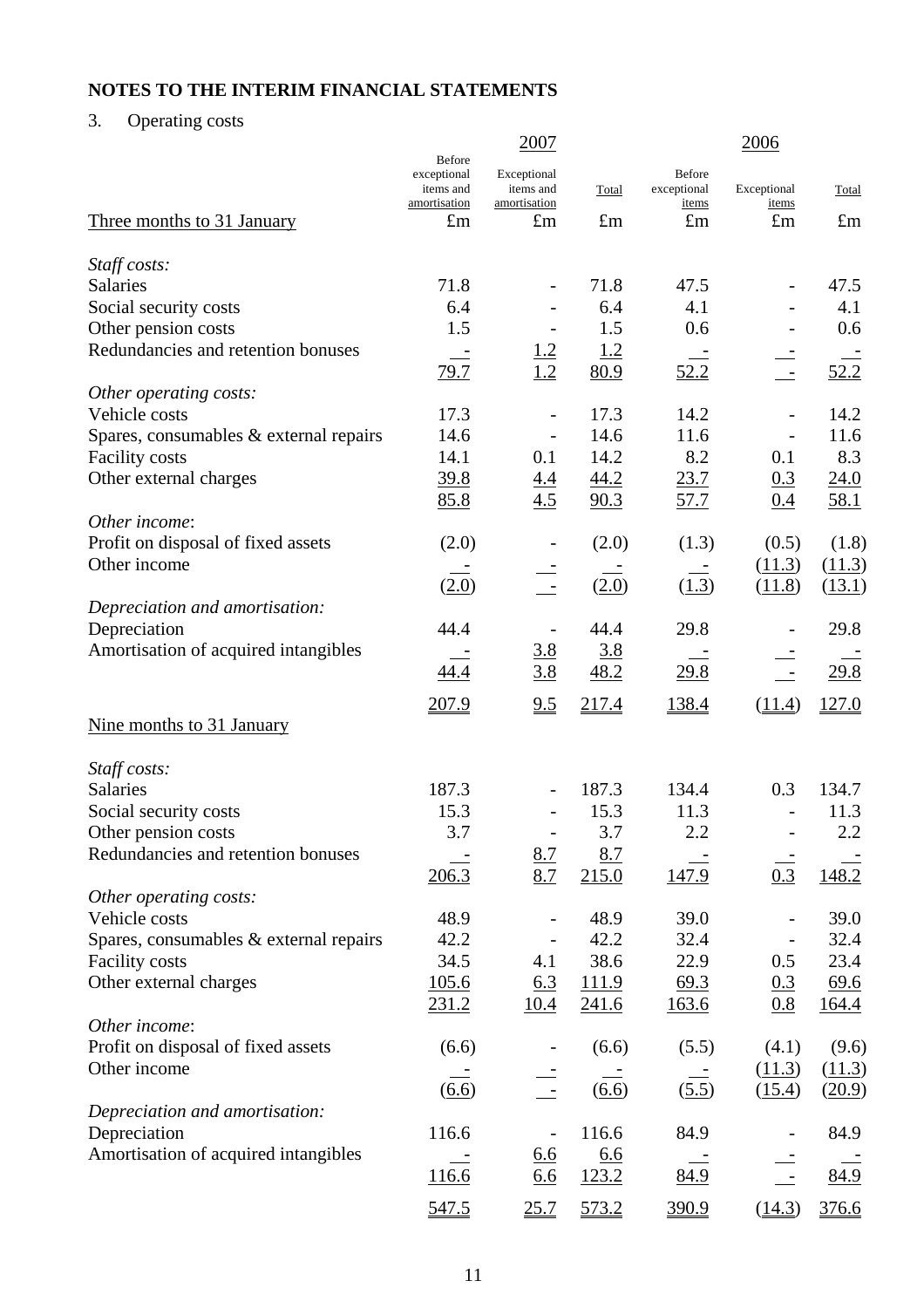4. Exceptional items, amortisation and fair value remeasurements related to embedded derivatives

'Exceptional items' are those items of financial performance that are material and non-recurring in nature. Amortisation relates to the periodic write off of acquired intangible assets. Non-cash fair value remeasurements relate to embedded derivatives within long term debt instruments. The Group believes these items should be disclosed separately within the consolidated income statement to assist in the understanding of the financial performance of the Group.Exceptional items, amortisation and fair value remeasurements are excluded from underlying profit and earnings per share and are set out below:

|                                                | Three months to |             | Nine months to |               |  |
|------------------------------------------------|-----------------|-------------|----------------|---------------|--|
|                                                |                 | 31 January  |                | 31 January    |  |
|                                                | 2007            | 2006        | 2007           | 2006          |  |
|                                                | $\pounds$ m     | $\pounds$ m | $\pounds$ m    | $\pounds$ m   |  |
| Senior note redemption costs                   | (0.3)           |             | 42.0           | 4.8           |  |
| Write off of deferred financing costs relating |                 |             |                |               |  |
| to debt redeemed                               | (0.1)           |             | 10.5           |               |  |
| Acquisition integration costs                  | 3.1             | 0.3         | 16.1           | 0.4           |  |
| Rebranding costs                               | 2.1             |             | 2.5            |               |  |
| Litigation proceeds                            |                 | (11.3)      |                | (11.3)        |  |
| Profit on sale of scaffolding                  |                 | (0.4)       |                | (3.4)         |  |
| Other costs                                    | 0.6             |             | <u>1.1</u>     |               |  |
| Total exceptional items                        | 5.4             | (11.4)      | 72.2           | (9.5)         |  |
| Amortisation of acquired intangibles           | 3.8             |             | 6.6            |               |  |
| Fair value remeasurements of embedded          |                 |             |                |               |  |
| derivatives                                    |                 | (2.9)       | <u>15.4</u>    | (5.1)         |  |
|                                                | 9.2             | (14.3)      | 94.2           | <u>14.6</u> ) |  |

Senior note redemption costs include 'make-whole' payments and associated costs of £25.3m paid at closing on 31 August 2006 in connection with NationsRent's \$400m secured and unsecured loan notes and £16.7m paid on the same date in connection with the redemption of the £78m Ashtead secured loan notes due 2014. The write off of deferred financing costs relates to deferred costs previously carried forward on both Ashtead's sterling senior notes and its \$800m asset based bank facility which was replaced on 31 August 2006 by a new \$1.75bn asset based bank facility. Acquisition integration costs relate primarily to employee retention and severance costs and vacant property costs following the NationsRent acquisition and rebranding relates to new signage and painting of former NationsRent equipment. The items detailed in the table above are presented in the income statement as follows:

|                                                     | Three months to |             |             | Nine months to |
|-----------------------------------------------------|-----------------|-------------|-------------|----------------|
|                                                     |                 | 31 January  |             | 31 January     |
|                                                     | 2007            | 2006        | 2007        | 2006           |
|                                                     | $\pounds$ m     | $\pounds$ m | $\pounds$ m | $\pounds$ m    |
| Staff costs                                         | 1.2             |             | 8.7         | 0.3            |
| Other operating costs                               | 4.5             | 0.4         | 10.4        | 0.8            |
| Other income                                        |                 | (11.8)      |             | (15.4)         |
| Amortisation of acquired intangibles                | 3.8             |             | <u>6.6</u>  |                |
| Charged/(credited) in arriving at operating profit  | 9.5             | (11.4)      | 25.7        | (14.3)         |
| Net financing (income)/costs                        | (0.3)           | (2.9)       | 68.5        | (0.3)          |
| Charged/(credited) in arriving at profit before tax | <u>9.2</u>      | (14.3)      | <u>94.2</u> | (14.6)         |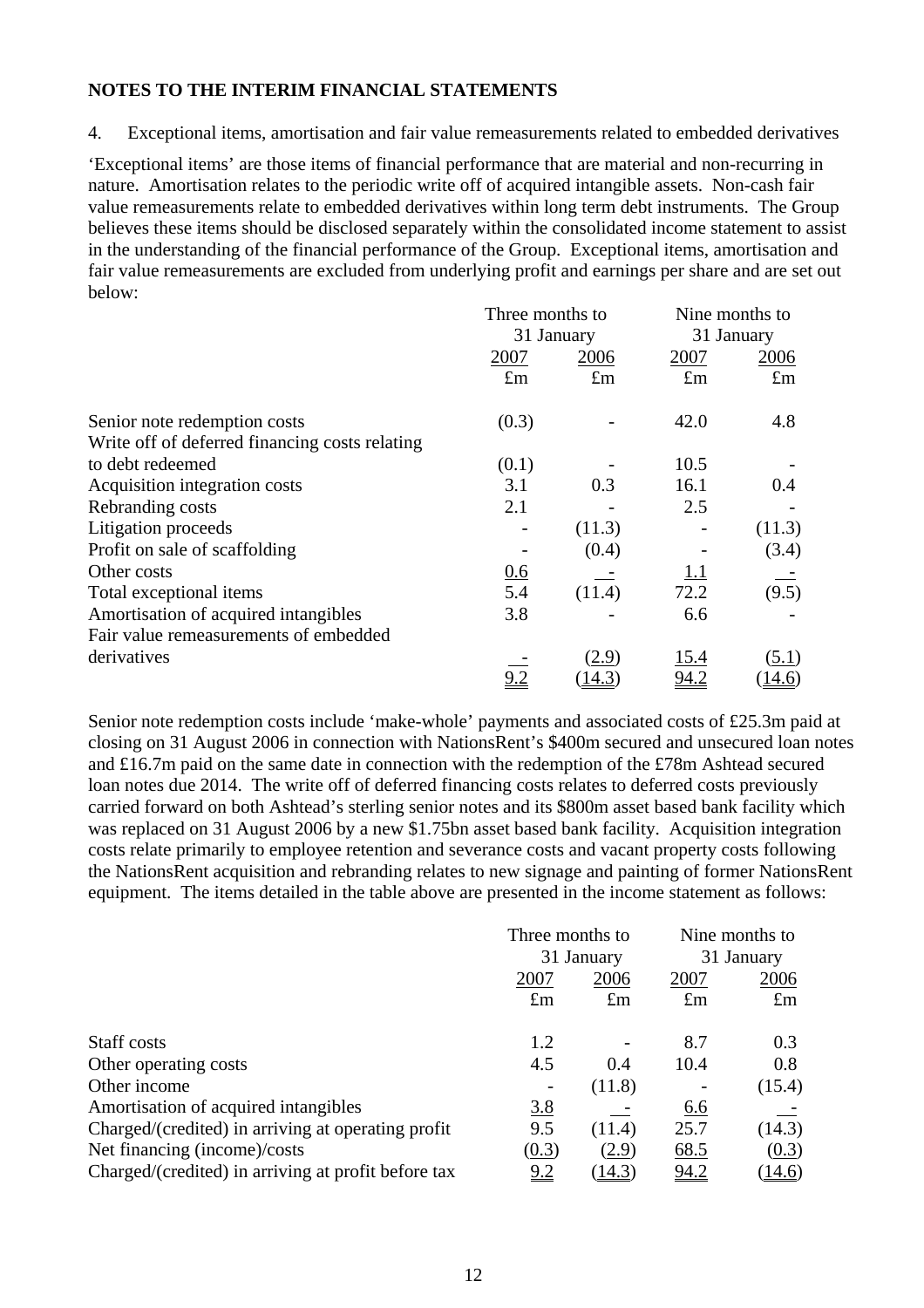## 5. Financing costs

|                                                   | Three months to   |                          | Nine months to    |                   |
|---------------------------------------------------|-------------------|--------------------------|-------------------|-------------------|
|                                                   |                   | 31 January               |                   | 31 January        |
|                                                   | 2007              | 2006                     | 2007              | 2006              |
|                                                   | $\pounds$ m       | $\pounds$ m              | $\pounds$ m       | $\pounds$ m       |
|                                                   |                   | (restated)               |                   | (restated)        |
| Investment income:                                |                   |                          |                   |                   |
| Interest and other financial income               | 0.1               |                          | 0.1               | 0.2               |
| Expected return on assets of defined benefit      |                   |                          |                   |                   |
| pension plan                                      | $\frac{1.0}{1.1}$ | 0.6                      | $\frac{3.0}{3.1}$ | $\frac{1.9}{2.1}$ |
|                                                   |                   | 0.6                      |                   |                   |
| Exceptional income and fair value remeasurements  |                   |                          |                   |                   |
| of embedded derivatives in long term debt         |                   |                          |                   | <u>7.3</u>        |
| Total investment income                           | $\frac{1}{1.1}$   | $\frac{2.9}{3.5}$        | 3.1               | 9.4               |
| Interest expense:                                 |                   |                          |                   |                   |
| Bank interest payable                             | 10.6              | 4.8                      | 24.1              | 11.8              |
| Interest on second priority senior secured notes  | 9.3               | 5.3                      | 22.6              | 14.3              |
| Interest payable on finance leases                | 0.5               | 0.4                      | 1.2               | 1.4               |
| 5.25% unsecured convertible loan note, due 2008:  |                   |                          |                   |                   |
| - interest payable                                |                   |                          |                   | 1.9               |
| - non-cash unwind of discount                     |                   |                          |                   | 1.0               |
| Non-cash unwind of discount on defined benefit    |                   |                          |                   |                   |
| pension plan liabilities                          | 0.7               | 0.6                      | 2.0               | 2.0               |
| Non-cash unwind of discount on self insurance     |                   |                          |                   |                   |
| provisions                                        | 0.1               | $\overline{\phantom{a}}$ | 0.4               |                   |
| Amortisation of deferred costs of debt raising    | 0.7               | 0.7                      | 1.9               | 2.0               |
| Other                                             |                   | 0.1                      |                   | 0.1               |
|                                                   | 21.9              | 11.9                     | 52.2              | 34.5              |
| Exceptional costs and fair value remeasurements   |                   |                          |                   |                   |
| of embedded derivatives in long term debt         | (0.3)             |                          | 68.5              | 7.0               |
| Total interest expense                            | 21.6              | 11.9                     | <u>120.7</u>      | 41.5              |
| Net financing costs before exceptional items and  |                   |                          |                   |                   |
| fair value remeasurements of embedded derivatives | 20.8              | 11.3                     | 49.1              | 32.4              |
| Net exceptional items and fair value              |                   |                          |                   |                   |
| remeasurements of embedded derivatives            | (0.3)             | (2.9)                    | 68.5              | (0.3)             |
| Net financing costs                               | 20.5              | 8.4                      | 117.6             | 32.1              |

## 6. Taxation

Following the refinancing of the Group at the time of the NationsRent acquisition and the improved trading results at A-Plant, the Group has recognised in full, as an exceptional profit, the previously unrecognised UK deferred tax asset of £37.3m.

The remaining tax credit for the nine month period of £5.9m has been calculated by applying the directors' best estimate of the effective annual tax rate (estimated at 40% for the US and 22% for the UK) to the Group's profit before tax for the period and includes a deferred tax credit of £29.0m (2006 - charge of £4.2m) related to the exceptional items and amortisation of acquired intangibles. The remaining tax credit of £5.9m consists of a deferred tax credit of £3.2m related to the UK (2006 credit of £1.4m) and a deferred tax credit of £2.7m related to the US (2006 - charge of £5.6m).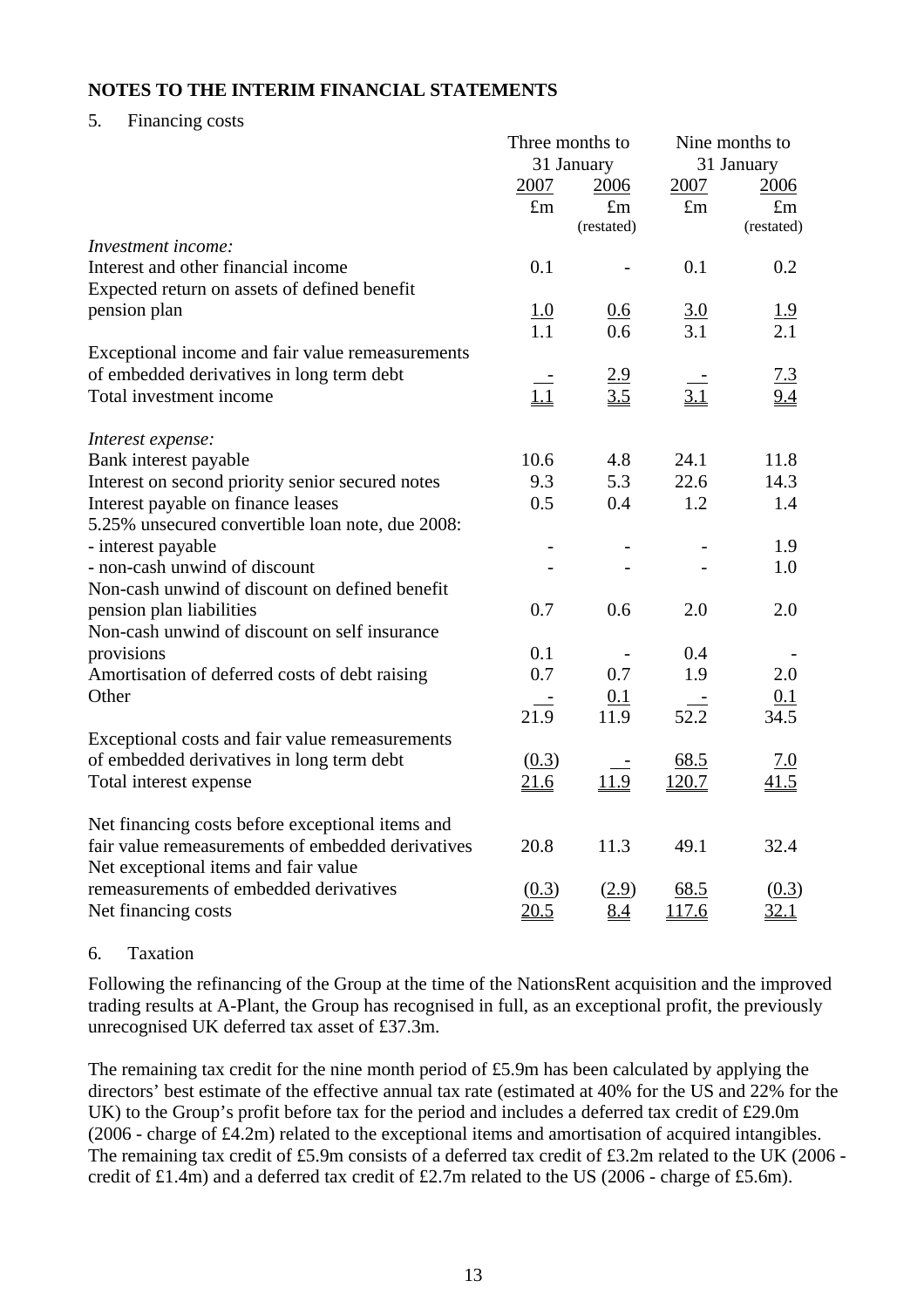### 7. Earnings per share

Basic and diluted earnings per share for the three and nine months ended 31 January 2007 have been calculated based on the profit for the relevant period and on the weighted average number of ordinary shares in issue during that period (excluding shares held by the ESOT over which dividends have been waived). Diluted earnings per share is computed using the result for the relevant period and the diluted number of shares (ignoring any potential issue of ordinary shares which would be anti-dilutive). These are calculated as follows:

|                                                            |                       | Three months to<br>31 January |                                 | Nine months to<br>31 January |
|------------------------------------------------------------|-----------------------|-------------------------------|---------------------------------|------------------------------|
|                                                            | 2007                  | 2006                          | 2007                            | 2006                         |
| Profit for the financial period $(fm)$                     | <u>1.7</u>            | <u>17.7</u>                   | <u>14.7</u>                     | <u>43.2</u>                  |
| Weighted average number of shares (m) - basic<br>- diluted | <u>550.5</u><br>557.0 | <u>426.7</u><br>435.2         | <u>499.7</u><br>506.4           | 402.3<br>409.4               |
| Basic earnings per share<br>Diluted earnings per share     | 0.3p<br>0.3p          | <u>4.1p</u><br><u>4.1p</u>    | 2.9 <sub>p</sub><br><u>2.9p</u> | 10.7p<br>10.6p               |

The weighted average number of shares shown as being in issue in previous periods has been adjusted to take account of the bonus element of the rights issue on 29 August 2006.

Underlying earnings per share (defined in any period as the earnings before exceptional items, amortisation of acquired intangibles and fair value remeasurements for that period divided by the weighted average number of shares in issue in that period) and cash tax earnings per share (defined in any period as underlying earnings before other deferred taxes divided by the weighted average number of shares in issue in that period) may be reconciled to the basic earnings per share as follows:

|                                             | Three months to |                  | Nine months to    |                  |
|---------------------------------------------|-----------------|------------------|-------------------|------------------|
|                                             | 31 January      |                  | 31 January        |                  |
|                                             | 2007            | 2006             | 2007              | 2006             |
| Basic earnings per share                    | 0.3p            | 4.1 <sub>p</sub> | 2.9 <sub>p</sub>  | 10.7p            |
| Exceptional items, amortisation of acquired |                 |                  |                   |                  |
| intangibles and fair value remeasurements   | 1.7p            | (3.3)p           | 18.9 <sub>p</sub> | (3.6)p           |
| Deferred tax on exceptional items,          |                 |                  |                   |                  |
| amortisation and fair value remeasurements  | (0.7)p          | 1.0 <sub>p</sub> | (5.8)p            | 1.0 <sub>p</sub> |
| Deferred tax credit for previously          |                 |                  |                   |                  |
| unrecognised UK tax losses                  |                 |                  | (7.5)p            |                  |
| Underlying earnings per share               | 1.3p            | 1.8p             | 8.5p              | 8.1 <sub>p</sub> |
| Other deferred tax                          | 0.8p            | 1.4 <sub>p</sub> | 4.6p              | 4.7p             |
| Cash tax earnings per share                 | <u>2.1p</u>     | <u>3.2p</u>      | 13.1 <sub>p</sub> | 12.8p            |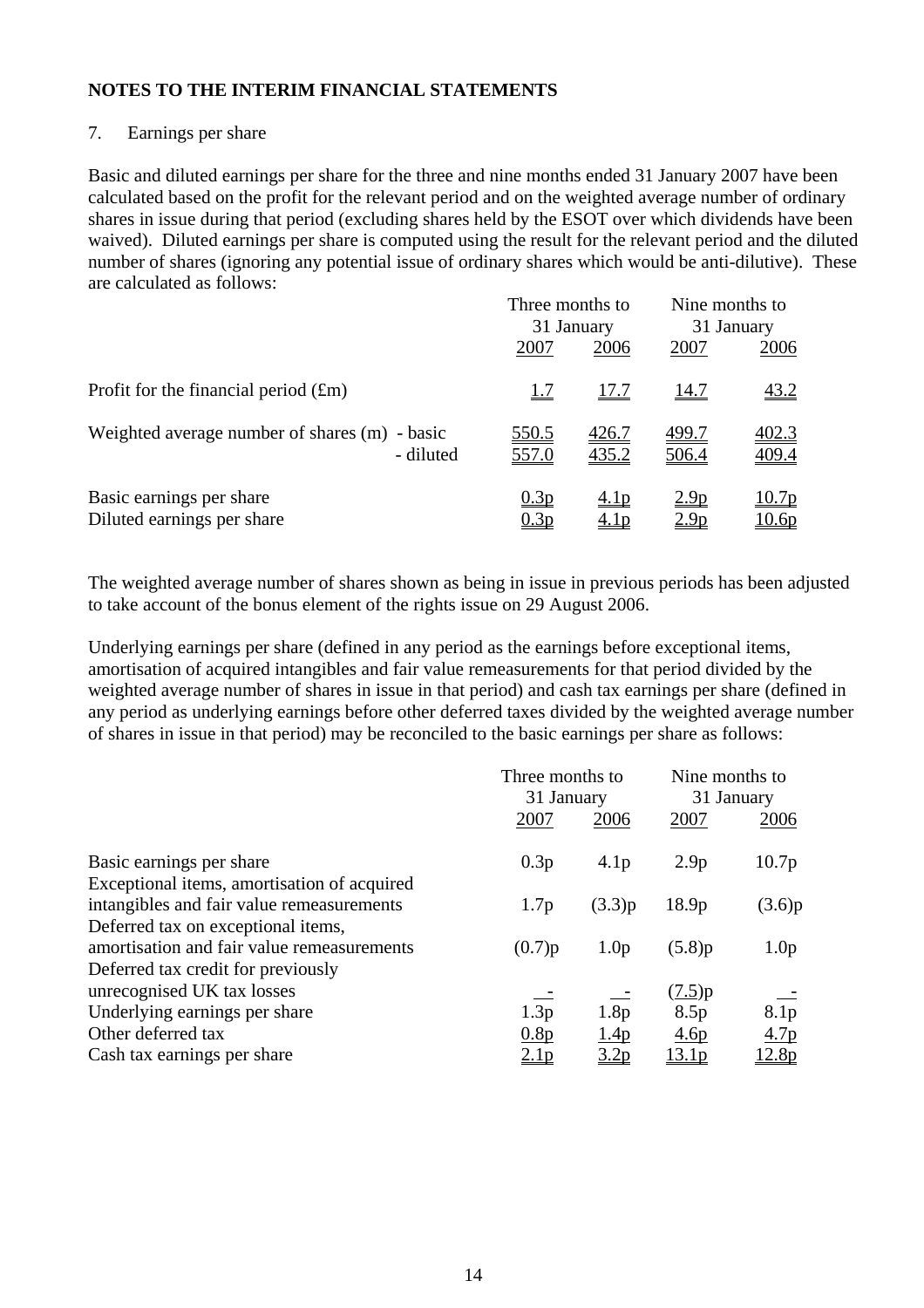#### 8. Property, plant and equipment

|                     |              | 2007           |             |              |
|---------------------|--------------|----------------|-------------|--------------|
|                     | Rental       |                | Rental      |              |
|                     | equipment    | Total          | equipment   | <b>Total</b> |
| Net book value      | $\pounds$ m  | $\pounds$ m    | $\pounds$ m | $\pounds$ m  |
| At 1 May            | 559.9        | 646.7          | 452.9       | 537.1        |
| Exchange difference | (35.9)       | (40.3)         | 22.7        | 25.9         |
| Reclassifications   | (0.4)        | (0.1)          | (0.2)       | (0.1)        |
| <b>Additions</b>    | 207.9        | 235.9          | 158.5       | 173.0        |
| Acquisitions        | 349.8        | 390.3          | 31.9        | 35.0         |
| Disposals           | (34.2)       | (37.9)         | (36.7)      | (39.8)       |
| Depreciation        | (101.0)      | (116.6)        | (71.9)      | (84.9)       |
| At 31 January       | <u>946.1</u> | <u>1,078.0</u> | 557.2       | 646.2        |
|                     |              |                |             |              |

#### 9. Called up share capital

Ordinary shares of 10p each:

|                                    | 31 January     | 31 January     |                              |                            |
|------------------------------------|----------------|----------------|------------------------------|----------------------------|
|                                    | 2007<br>Number | 2006<br>Number | <u> 2007 </u><br>$\pounds$ m | <u>2006</u><br>$\pounds$ m |
| Authorised                         | 900,000,000    | 900,000,000    | <u>90.0</u>                  | <u>90.0</u>                |
| Allotted, called up and fully paid | 559,215,991    | 403,285,036    | <u>55.9</u>                  | <u>40.3</u>                |

On 29 August 2006 the Group issued 152,240,015 ordinary shares of 10p each at £1 per share through a 3 for 8 Rights Issue which raised £152.2m before issue expenses of £5.5m. A further 2,641,910 shares were issued in the nine months ended 31 January 2007 at an average price of 55.2p per share under share option plans raising £1.5m.

### 10. Statement of changes in shareholders' equity

|                                     | Share<br>capital<br>£m     | Share<br>premium<br>$\pounds$ m | Non<br>distributable<br>reserves<br>£m | Own<br>shares<br>held in<br>treasury<br>(ESOT)<br>$\pounds$ m | Cumulative<br>foreign<br>exchange<br>translation<br>differences<br>£m | Distributable<br>reserves<br>$\pounds$ m | Total<br>$\pounds$ m | 31 Jan<br>2006<br>$\pounds$ m |
|-------------------------------------|----------------------------|---------------------------------|----------------------------------------|---------------------------------------------------------------|-----------------------------------------------------------------------|------------------------------------------|----------------------|-------------------------------|
| Total recognised                    |                            |                                 |                                        |                                                               |                                                                       |                                          |                      |                               |
| income and expense                  |                            |                                 |                                        | -                                                             | (10.5)                                                                | 14.7                                     | 4.2                  | 62.5                          |
| Shares issued                       | 15.5                       | (0.5)                           | $\overline{\phantom{a}}$               | $\overline{\phantom{a}}$                                      |                                                                       | 133.2                                    | 148.2                | 69.5                          |
| Dividends paid                      |                            | -                               | ۰                                      | ٠                                                             |                                                                       | (4.0)                                    | (4.0)                |                               |
| Share based payments                |                            | ۰                               | $\overline{\phantom{a}}$               |                                                               |                                                                       | 2.0                                      | 2.0                  | 0.8                           |
| Vesting of share awards             |                            | $\overline{\phantom{0}}$        | $\overline{\phantom{a}}$               | 0.5                                                           |                                                                       | (0.5)                                    | -                    |                               |
| Own shares purchased                | $\mathcal{L}(\mathcal{L})$ |                                 |                                        | (4.9)                                                         |                                                                       |                                          | (4.9)                | (2.8)                         |
| Net changes in shareholders' equity | 15.5                       | (0.5)                           |                                        | (4.4)                                                         | (10.5)                                                                | 145.4                                    | 145.5                | 130.0                         |
| Opening shareholders' equity        | 40.4                       | 3.2                             | 90.7                                   | (4.2)                                                         | (17.2)                                                                | 145.4                                    | 258.3                | 119.7                         |
| Closing shareholders' equity        | <u>55.9</u>                | <u>2.7</u>                      | 90.7                                   | $\underline{(8.6)}$                                           | (27.7)                                                                | 290.8                                    | 403.8                | 249.7                         |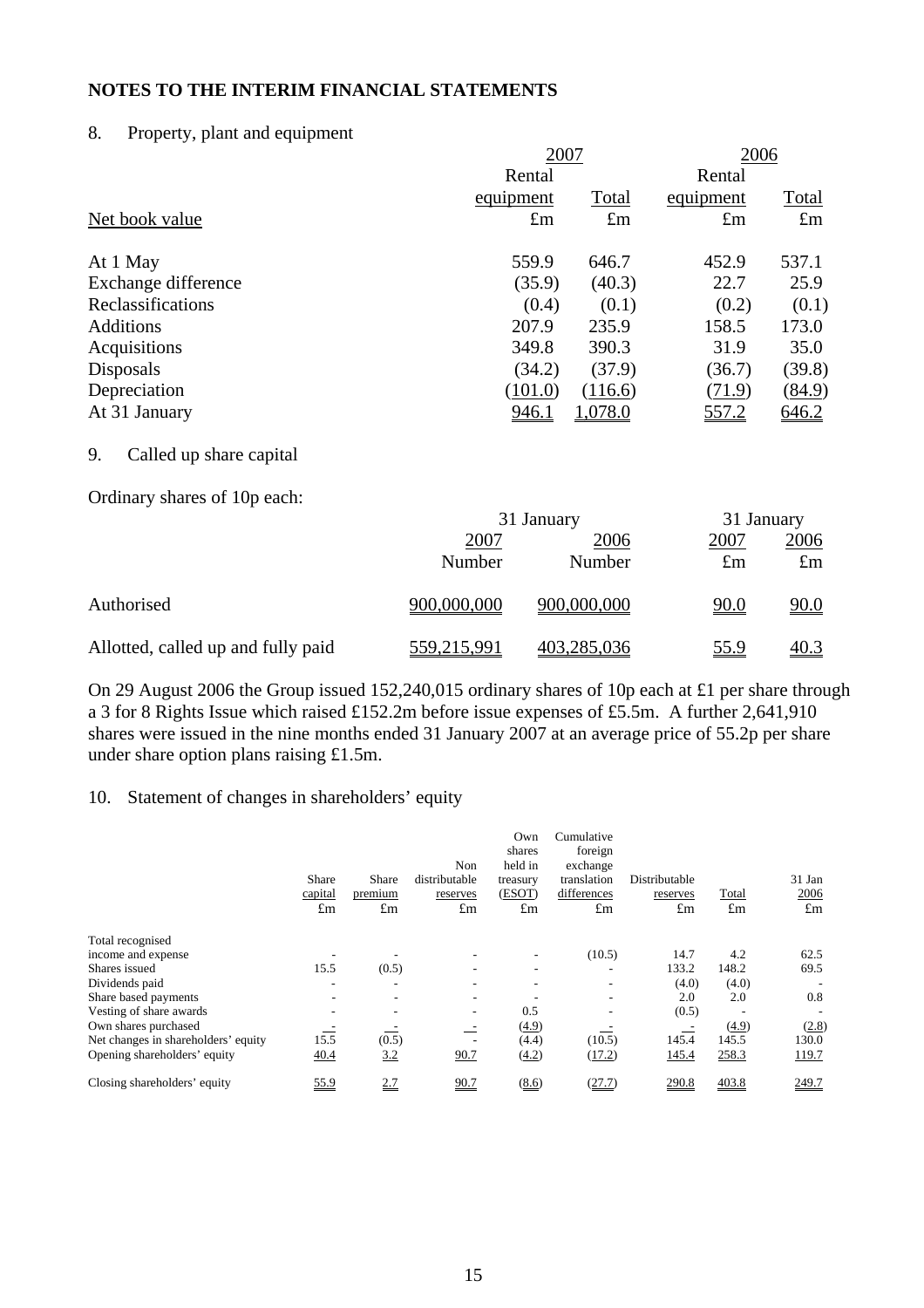| Notes to the cash flow statement<br>11.                 |              |                    |                |
|---------------------------------------------------------|--------------|--------------------|----------------|
|                                                         |              |                    | Nine months to |
|                                                         |              |                    | 31 January     |
|                                                         |              | 2007               | 2006           |
|                                                         |              | $\pounds$ m        | $\pounds$ m    |
| a) Cash flow from operating activities                  |              |                    |                |
| Operating profit                                        |              | 89.1               | 99.7           |
| Depreciation and amortisation                           |              | 123.2              | 84.9           |
| <b>Exceptional</b> items                                |              | 19.1               | (14.3)         |
| <b>EBITDA</b> before exceptional items                  |              | 231.4              | 170.3          |
| Profit on disposal of property, plant and equipment     |              | (6.6)              | (5.5)          |
| Decrease in inventories                                 |              | 9.4                | $0.8\,$        |
| Decrease/(increase) in trade and other receivables      |              | 6.4                | (9.3)          |
| (Decrease)/increase in trade and other payables         |              | (6.1)              | 1.9            |
| <b>Exchange differences</b>                             |              | (0.1)              | (0.8)          |
| Other non-cash movements                                |              | 1.8                | 0.9            |
| Cash generated from operations before exceptional items |              | 236.2              | 158.3          |
| b) Reconciliation to net debt                           |              |                    |                |
| (Increase)/decrease in cash in the period               |              | (0.2)              | $0.8\,$        |
| Increase in debt through cash flow                      |              | 275.8              | (1.0)          |
| Change in net debt from cash flows                      |              | 275.6              | (0.2)          |
| Debt acquired                                           |              | 232.8              |                |
| Exchange difference                                     |              | (44.7)             | 12.2           |
| Non-cash movements:                                     |              |                    |                |
| - deferred costs of debt raising                        |              | 12.4               | 2.2            |
| - convertible loan note                                 |              |                    | (1.0)          |
| - capital element of new finance leases                 |              | 2.4                | <u> 1.9</u>    |
| Movement in net debt in the period                      |              | 478.5              | 15.1           |
| Opening net debt                                        |              | 493.6              | 482.3          |
| Closing net debt                                        |              | 972.1              | 497.4          |
| c) Analysis of net debt                                 |              |                    |                |
| 1 May – Exchange<br>$\Gamma$ <sub>ac</sub> h            | $\Gamma$ aht | Non-cash 31 Januar |                |

|                        | 1 May       | Exchange    | Cash         | Debt        | Non-cash    | 31 January   |
|------------------------|-------------|-------------|--------------|-------------|-------------|--------------|
|                        | 2006        | movement    | flow         | acquired    | movements   | <u>2007</u>  |
|                        | $\pounds$ m | $\pounds$ m | $\pounds$ m  | $\pounds$ m | $\pounds$ m | $\pounds$ m  |
| Cash                   | (1.0)       | -           | (0.2)        |             |             | (1.2)        |
| Debt due within 1 year | 10.6        | (0.5)       | (11.5)       | 7.4         | 3.5         | 9.5          |
| Debt due after 1 year  | 484.0       | (44.2)      | 287.3        | 225.4       | <u>11.3</u> | 963.8        |
| Total net debt         | 493.6       | (44.7)      | <u>275.6</u> | 232.8       | 14.8        | <u>972.1</u> |

Details of the changes in the Group's debt following the NationsRent acquisition are given in the Segmental Results and Review of Balance Sheet and Cashflow accompanying these interim financial statements.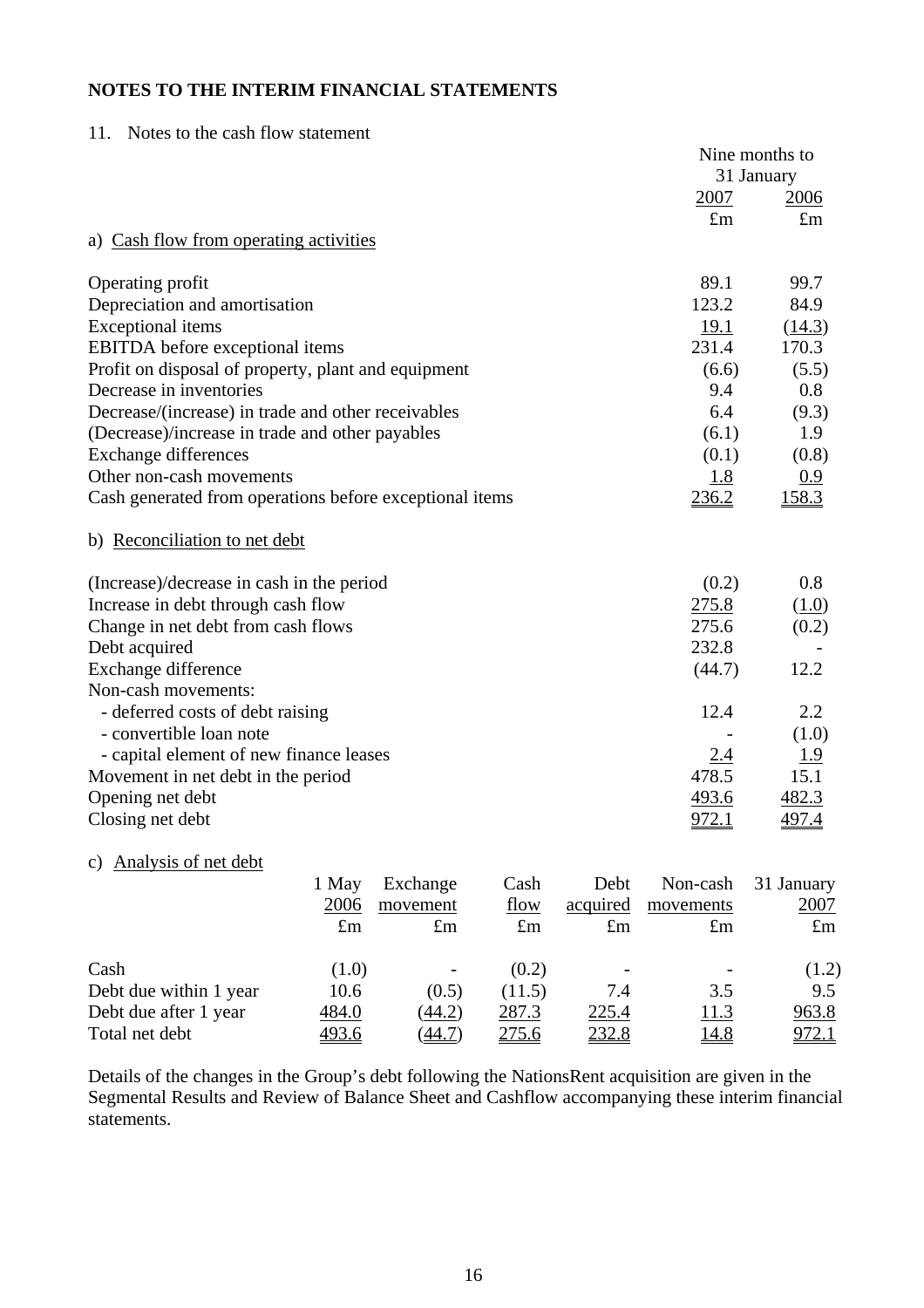11. Notes to the cash flow statement (continued)

## d) Acquisitions

|                                | Nine months to 31 January |              |              |             |  |
|--------------------------------|---------------------------|--------------|--------------|-------------|--|
|                                |                           | 2007         |              |             |  |
|                                | <b>NationsRent</b>        | Lux          | Total        | Total       |  |
|                                | $\pounds$ m               | $\pounds$ m  | $\pounds$ m  | $\pounds$ m |  |
| Cash consideration             | 311.2                     | 15.8         | 327.0        | 56.8        |  |
| Less: cash/overdrafts acquired | (6.5)                     | 0.3          | (6.2)        |             |  |
| Attributable costs paid        | 6.0                       | 0.3          | <u>6.3</u>   |             |  |
|                                | <u>310.7</u>              | <u> 16.4</u> | <u>327.1</u> | <u>56.8</u> |  |

## 12. Acquisitions

## *NationsRent Companies Inc ("NationsRent")*

On 31 August 2006, Sunbelt acquired the entire issued share capital of NationsRent for a total consideration of US\$592m plus acquisition costs. As part of the NationsRent acquisition, the Group has also agreed to pay deferred contingent consideration of up to \$89m. The amount of the deferred contingent consideration is linked to the Company's share price performance over the three years from 1 September 2006 to 31 August 2009. In the event that the Company's share price (measured on a five day average basis) rises by more than 22.2% above the reference price of 204p (as adjusted for the bonus element of the rights issue), contingent consideration becomes payable at the rate of \$5m for every additional 1% rise in the share price up to a maximum of 40% above the reference price. Accordingly, deferred contingent consideration starts to become payable when the Company's share price reaches 250p with the maximum \$89m being payable at 286p. The contingent consideration is payable on a quarterly basis in cash. It is not practicable to estimate reliably the amount of contingent consideration which will become payable and accordingly no provision has been made.

NationsRent's revenues and estimated operating profits under IFRS and Ashtead Group plc specific accounting policies for the period pre-acquisition (1 May to 31 August 2006) were \$230.7m and \$19m respectively.

Due to the operational integration of NationsRent and Sunbelt since acquisition, in particular the movement of rental equipment between profit centres and the merger of some profit centres, it is not practical to report the revenue and profit of the acquired business post acquisition.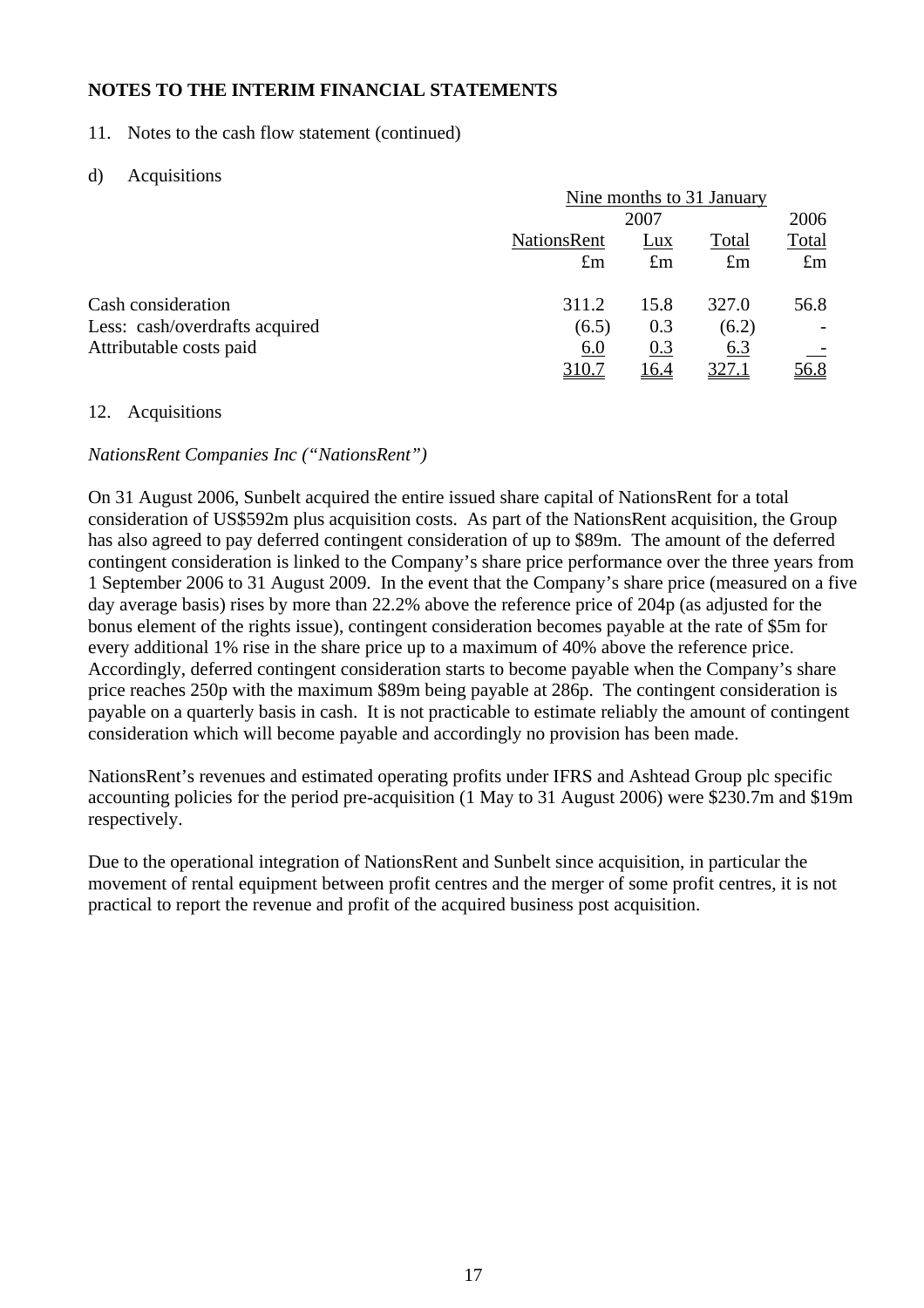## 12. Acquisitions (continued)

The provisional goodwill arising on acquisition is as follows:

|                                                           | At estimated |
|-----------------------------------------------------------|--------------|
|                                                           | fair value   |
|                                                           | $\pounds$ m  |
| Net assets acquired:                                      |              |
| Inventory                                                 | 30.0         |
| Trade and other receivables                               | 55.2         |
| Cash and cash equivalents                                 | 6.5          |
| Property, plant and equipment:                            |              |
| - rental equipment                                        | 341.1        |
| - other assets                                            | 39.4         |
| Intangible assets - tradename and distribution agreements | 18.1         |
| Assets held for sale                                      | 41.0         |
| Trade and other payables                                  | (91.9)       |
| Deferred tax liability                                    | (35.1)       |
| Debt                                                      | (232.6)      |
| Net assets acquired                                       | 171.7        |
| Consideration paid:                                       |              |
| Cash                                                      | 311.2        |
| Directly attributable costs                               | <u>6.0</u>   |
|                                                           | 317.2        |
| Goodwill                                                  | <u>145.5</u> |

Fair values have been estimated and will be refined and adjusted during the fourth quarter. \$28.0m of the consideration payable for the ordinary equity share capital of NationsRent was paid at closing to an escrow agent to secure the warranties and indemnities given by the vendors in the merger agreement. \$15.2m has recently been released to the vendors and the remainder will either be released to the vendors in stages over the next six months as the related warranties and indemnities expire or will be used to meet any agreed warranty or indemnity claims.

## *Lux Traffic Controls Limited ("Lux")*

On 16 October 2006, A-Plant purchased the entire issued share capital of Lux for total consideration of £15.8m and attributable costs of £0.3m. The acquisition included arrangements for the vendor to acquire from Lux for cash immediately after closing assets valued at £0.3m and consequently, before costs, there was a net cash outflow of £15.5m in connection with the acquisition. The consideration payable is subject to downwards only adjustment to the extent that Lux's net assets at closing are less than £4.25m. Agreement of the closing balance sheet is in progress and, pending this agreement, £0.5m of the total consideration paid is being held by an escrow agent for release to the vendor or purchaser as appropriate following agreement of the closing balance sheet.

The net assets acquired and the provisional goodwill arising on the acquisition are summarised in the table below: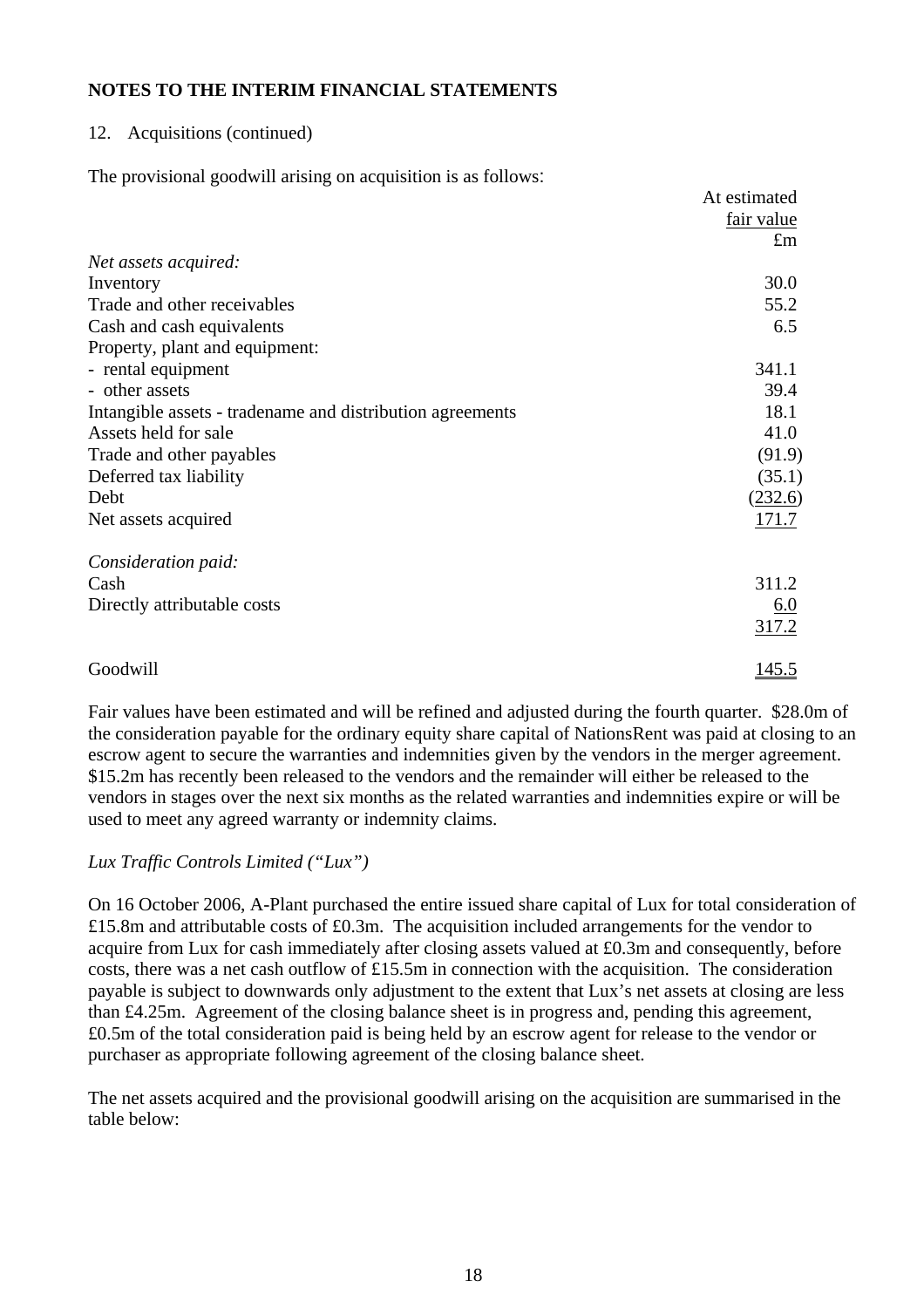## 12. Acquisitions (continued)

|                                                                | Acquiree's  | At estimated |
|----------------------------------------------------------------|-------------|--------------|
|                                                                | book value  | fair value   |
|                                                                | $\pounds$ m | $\pounds$ m  |
| Net assets acquired:                                           |             |              |
| Inventory                                                      | 0.3         | 0.1          |
| Trade and other receivables                                    | 3.0         | 2.9          |
| Assets acquired by the vendor immediately after closing        | 0.2         | 0.3          |
| Property, plant and equipment:                                 |             |              |
| - rental equipment                                             | 3.8         | 4.0          |
| - other assets                                                 | 0.9         | 0.9          |
| Intangible assets (tradenames, customer list and non-competes) |             | 5.0          |
| Trade and other payables                                       | (3.1)       | (3.2)        |
| Short term borrowings                                          | (0.3)       | (0.3)        |
| Deferred tax liabilities                                       | (0.4)       | (1.9)        |
| Debt                                                           | (0.2)       | (0.2)        |
|                                                                | 4.2         | 7.6          |
| Consideration paid:                                            |             |              |
| Paid in cash at closing                                        |             | 15.8         |
| Directly attributable costs                                    |             | 0.3          |
|                                                                |             | 16.1         |
| Goodwill                                                       |             | 8.5          |

Fair values have been estimated and will be refined and adjusted during the fourth quarter.

Lux's revenue and operating profit in the period from 1 May 2006 to 16 October 2006 was £9.6m and £0.3m, respectively. For the same reasons as NationsRent, it is not practical to report the revenue and profit of the acquired business post acquisition.

## 13. Contingent liabilities and contingent assets

There have been no significant changes in contingent liabilities from those reported at 30 April 2006 or to the amount of performance guarantees issued by subsidiaries and guaranteed by Ashtead Group plc. The Group remains subject to periodic legal claims in the ordinary course of its business. However, the claims outstanding at 31 January 2007 are not expected to have a significant impact on the Group's financial position.

## 14. Seasonality

Our business is subject to significant fluctuations in performance from quarter to quarter as a result of seasonal effects. Commercial construction activity tends to increase in the summer and during extended periods of mild weather and to decrease in the winter and during extended periods of inclement weather. Furthermore, due to the incidence of public holidays in the US and the UK, there are more billing days in the first half of our financial year than the second half leading to our revenues normally being higher in the first half. On a quarterly basis, the second quarter is typically our strongest quarter, followed by the first and then the third and fourth quarters.

Additionally, our equipment is used extensively in the recovery from natural disasters such as floods, wind and storm damage (including hurricanes), earthquakes etc. and the incidence of such events can impact the level of our revenues.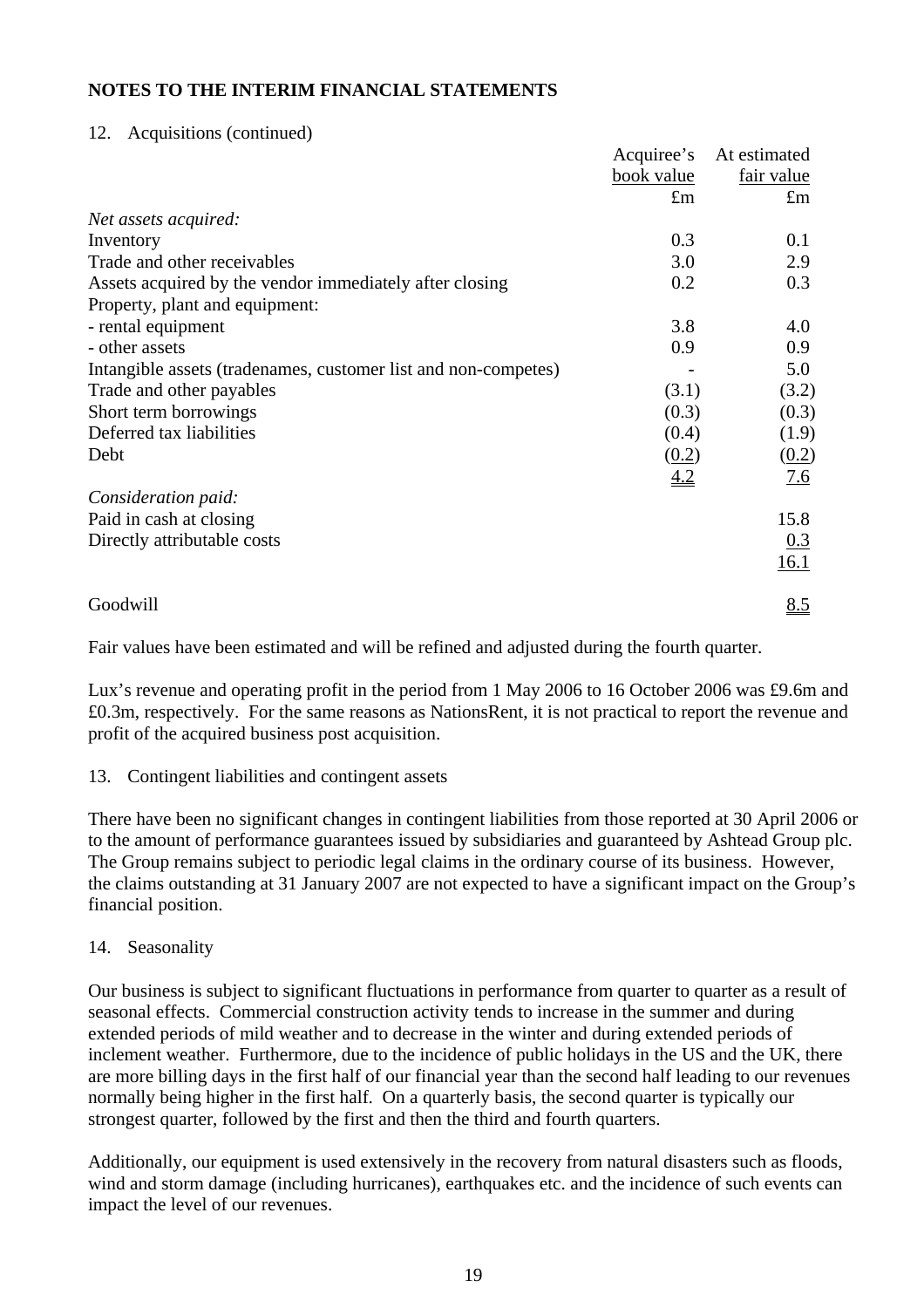# **SEGMENTAL RESULTS AND REVIEW OF BALANCE SHEET AND CASH FLOW**

### **Segmental results**

Divisional results before exceptional items and amortisation of acquired intangibles for the three months and nine months ended 31 January 2007 are summarised below:

|                                                  |       | Revenue | <b>EBITDA</b>               |               | Operating profit |               |
|--------------------------------------------------|-------|---------|-----------------------------|---------------|------------------|---------------|
| Three months to 31 January                       | 2007  | 2006    | 2007                        | 2006          | 2007             | 2006          |
| Sunbelt in \$m                                   | 361.5 | 209.2   | 121.9                       | 76.1          | <u>58.1</u>      | 41.8          |
| Sunbelt in £m                                    | 186.8 | 119.5   | 62.7                        | 43.5          | 29.8             | 23.9          |
| A-Plant                                          | 48.2  | 39.2    | 13.2                        | 10.2          | 3.1              | 1.0           |
| <b>Ashtead Technology</b>                        | 5.0   | 3.8     | 2.4                         | 1.6           | 1.1              | 0.6           |
| Group central costs                              | 240.0 | 162.5   | (1.8)<br>$\underline{76.5}$ | (1.4)<br>53.9 | (1.9)<br>32.1    | (1.4)<br>24.1 |
| Net financing costs                              |       |         |                             |               | (20.8)           | (11.3)        |
| Profit before tax, exceptionals and amortisation |       |         |                             |               | 11.3             | 12.8          |
| Exceptional items and amortisation               |       |         |                             |               | (9.2)            | 14.3          |
| Profit before taxation                           |       |         |                             |               | 2.1              | 27.1          |
| Nine months to 31 January                        |       |         |                             |               |                  |               |
| Sunbelt in \$m                                   | 958.5 | 616.0   | 352.2                       | 235.5         | <u>193.3</u>     | <u>137.8</u>  |
| Sunbelt in £m                                    | 506.3 | 345.6   | 186.0                       | 132.1         | 102.1            | 77.3          |
| A-Plant                                          | 139.7 | 118.9   | 43.2                        | 36.9          | 14.2             | 9.6           |
| <b>Ashtead Technology</b>                        | 16.3  | 11.8    | 8.0                         | 5.7           | 4.4              | 2.9           |
| Group central costs                              |       |         | (5.8)                       | (4.4)         | (5.9)            | (4.4)         |
|                                                  | 662.3 | 476.3   | 231.4                       | 170.3         | 114.8            | 85.4          |
| Net financing costs                              |       |         |                             |               | (49.1)           | (32.4)        |
| Profit before tax, exceptionals and amortisation |       |         |                             |               | 65.7             | 53.0          |
| Exceptional items and amortisation               |       |         |                             |               | (94.2)           | <u>14.6</u>   |
| (Loss)/profit before taxation                    |       |         |                             |               | (28.5)           | 67.6          |

Revenue increased 47.6% to £240.0m (2006 - £162.5m) in the quarter ended 31 January 2007 and 39.0% to £662.3m (2006 - £476.3m) in the nine months then ended. This reflects the contribution from NationsRent since 31 August 2006 as well as the limiting effect of the weak dollar which, in the third quarter, declined 11% from  $$1.75 = £1$  a year ago to  $$1.94 = £1$ . Underlying operating profit increased 32.9% to £32.1m (2006 - £24.1m) in the quarter ended 31 January 2007 and 34.4% to £114.8m (2006 - £85.4m) in the nine months then ended. Profit before tax, exceptionals and amortisation for the quarter declined to £11.3m (2006 - £12.8m) reflecting the financing costs of the acquisition but not the full effects of the operational efficiencies and cost savings and for the nine months ended 31 January 2007 was £65.7m (2006 - £53.0m). After exceptional items and amortisation, profit before tax for the quarter was £2.1m (2006 - £27.1m) and for the nine months was a loss of £28.5m (2006 – profit of £67.6m).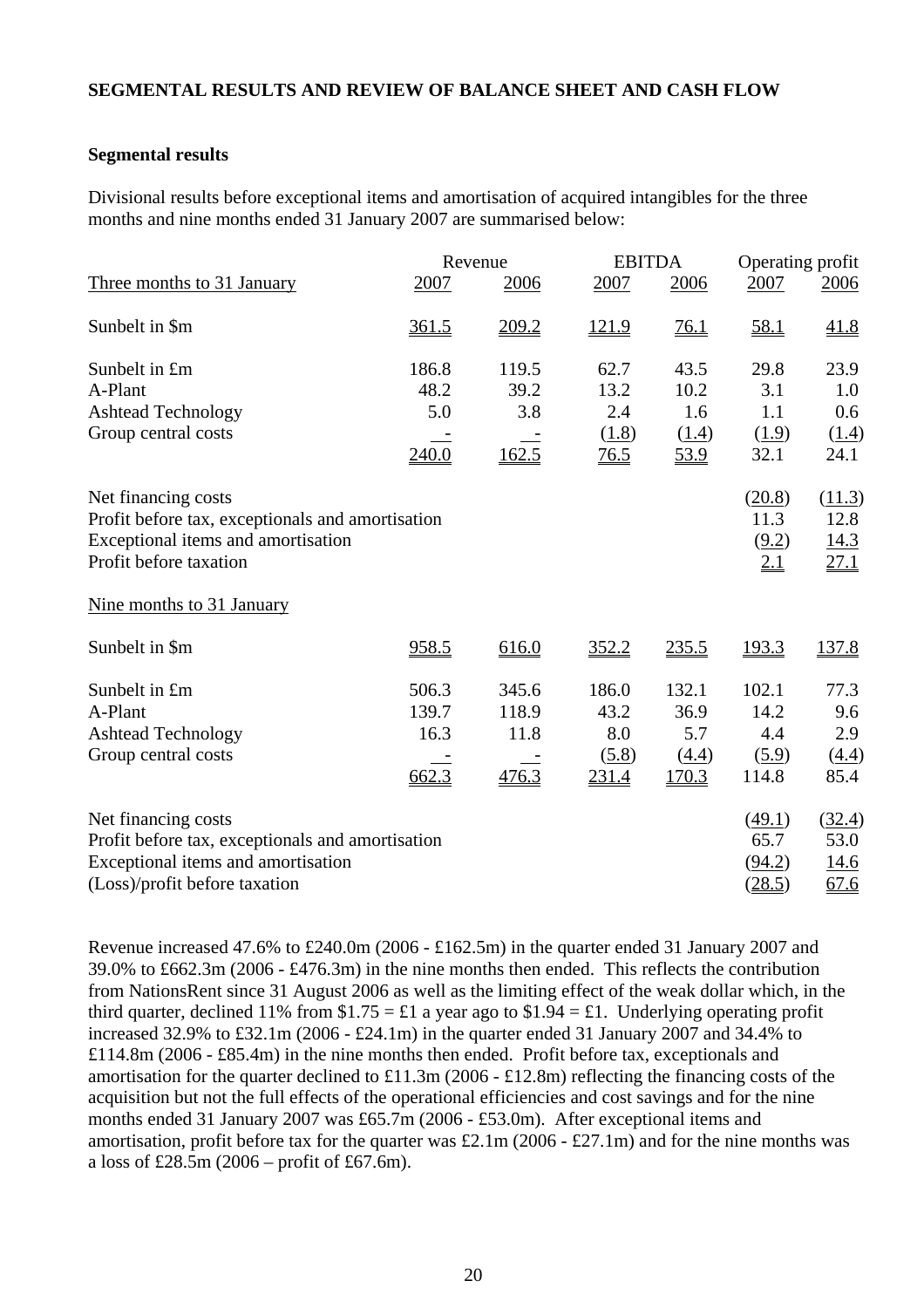## **Balance sheet**

Capital expenditure in the nine months was £235.9m of which £207.9m was invested in the rental fleet (2006 - £173.0m in total). Expenditure on rental equipment was 88% of total capital expenditure with the balance relating to our delivery vehicle fleet, property improvements and to computer equipment. Capital expenditure by division was as follows:

|                                                         |              | 31 January 2007 | 2006  |              |
|---------------------------------------------------------|--------------|-----------------|-------|--------------|
|                                                         | Growth       | Maintenance     | Total | Total        |
| Sunbelt in \$m                                          | <u>140.6</u> | <u>139.1</u>    | 279.7 | <u>195.6</u> |
| Sunbelt in £m                                           | 71.8         | 71.1            | 142.9 | 110.0        |
| A-Plant                                                 | 15.6         | 41.8            | 57.4  | 42.7         |
| <b>Ashtead Technology</b>                               | 6.2          | <u>1.4</u>      | 7.6   | <u>5.8</u>   |
| Total rental equipment                                  | 93.6         | <u>114.3</u>    | 207.9 | 158.5        |
| Delivery vehicles, property improvements $\&$ computers |              |                 | 28.0  | 14.5         |
| Total additions                                         |              |                 | 235.9 | 173.0        |

With strong US market conditions and a much improved performance at A-Plant, the Group spent £93.6m of its rental equipment capital expenditure on growth with £114.3m spent on replacing existing fleet. The growth proportion is estimated on the basis of the assumption that maintenance capital expenditure in any period is equal to the original cost of equipment sold.

The average age of the Group's serialised rental equipment, which constitutes the substantial majority of our fleet, at 31 January 2007 was 31 months (2006 - 38 months) on a net book value basis. Sunbelt's fleet had an average age of 32 months (2006 - 40 months) comprising 38 months for aerial work platforms which have a longer life and 25 months for the remainder of its fleet and A-Plant's fleet had an average age of 30 months (2006 - 37 months).

#### Assets held for sale

This includes NationsRent equipment identified as held for sale as part of the program to reshape its fleet to contain a similar profile of higher returning assets to that of Sunbelt. The lower returning equipment is in the process of being disposed of and has been treated as an asset held for sale effective as of the acquisition date.

## Trade receivables

Receivable days were the same as last year at 47 days. The bad debt charge for the nine months ended 31 January 2007 as a percentage of total turnover was 0.7% (2006 - 0.7%).

#### Trade and other payables

Group payable days were 68 days in 2007 (2006 - 55 days). Capital expenditure related payables at 31 January 2007 totalled £32.7m (2006 - £24.4m). Payment periods for purchases other than rental equipment vary between 7 and 45 days and for rental equipment between 30 and 90 days.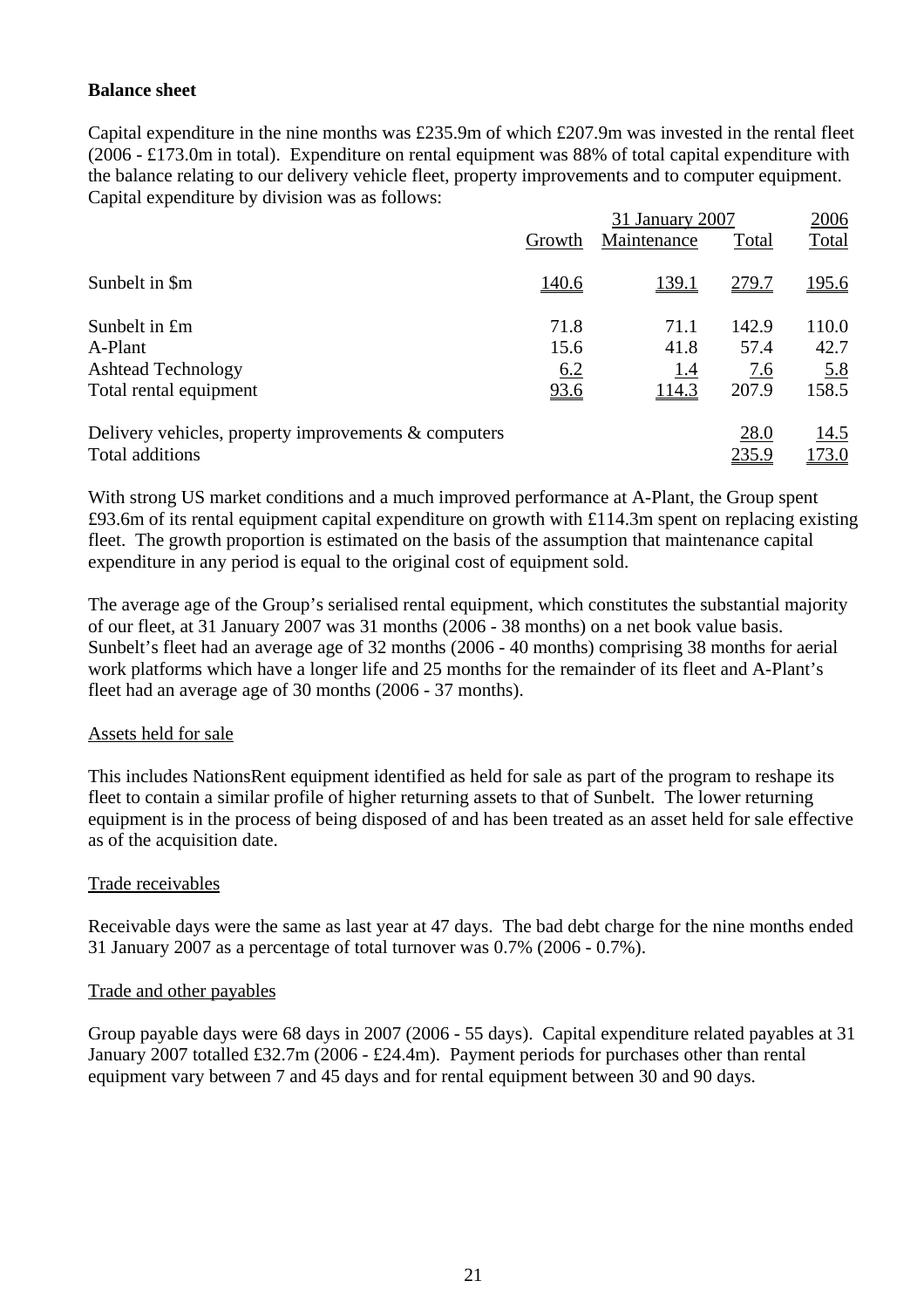## **Cash flow and net debt**

Free cash flow (defined as the net cash inflow from operations less net maintenance capital expenditure, financing costs paid and tax paid) is summarised below:

|                                             |             | Nine months to | Year to     | Year to      |
|---------------------------------------------|-------------|----------------|-------------|--------------|
|                                             |             | 31 January     | 31 January  | 30 April     |
|                                             | 2007        | 2006           | 2007        | 2006         |
|                                             | $\pounds$ m | $\pounds$ m    | $\pounds$ m | $\pounds$ m  |
| <b>EBITDA</b> before exceptional items      | 231.4       | 170.3          | 285.8       | <u>224.7</u> |
| <b>Cash inflow from operations</b>          |             |                |             |              |
| before exceptional items                    | 236.2       | 158.3          | 293.1       | 215.2        |
| Cash efficiency ratio*                      | 102.1%      | 93.0%          | 102.6%      | 95.8%        |
| Maintenance rental capital expenditure      | (119.0)     | (106.3)        | (162.6)     | (149.9)      |
| Non-rental capital expenditure              | (26.2)      | (12.5)         | (30.5)      | (16.8)       |
| Proceeds from sale of used rental equipment | 42.0        | 35.7           | 56.7        | 50.4         |
| Tax paid                                    | (6.0)       | (1.5)          | (7.3)       | (2.8)        |
| Free cash flow before interest              | 127.0       | 73.7           | 149.4       | 96.1         |
| Financing costs paid                        | (34.9)      | (27.7)         | (45.9)      | (38.7)       |
| Free cash flow after interest               | 92.1        | 46.0           | 103.5       | 57.4         |
| Growth capital expenditure                  | (120.4)     | (65.2)         | (117.8)     | (62.6)       |
| Acquisitions and disposals                  | (327.1)     | (44.3)         | (327.0)     | (44.2)       |
| Issue of ordinary share capital             | 148.2       | 69.5           | 149.6       | 70.9         |
| Dividends paid                              | (4.0)       |                | (6.0)       | (2.0)        |
| Purchase of own shares by ESOT              | (4.9)       | (2.8)          | (4.9)       | (2.8)        |
| Pension plan funding                        |             |                | (17.1)      | (17.1)       |
| Exceptional costs paid (net)                | (59.5)      | (3.0)          | (58.7)      | (2.2)        |
| Increase in total debt                      | (275.6)     | 0.2            | (278.4)     | (2.6)        |

\* Cash inflow from operations before exceptional items as a percentage of EBITDA before exceptional items.

Cash inflow from operations increased 49% to £236.2m and the cash efficiency ratio was 102.1% (2006 - 93.0%). Cash inflow from operations in the nine months ended 31 January 2007 has benefited from cash generated from NationsRent receivables which were seasonally higher when acquired in August compared to the seasonally lower level in January. Net cash capital expenditure in the nine months ended 31 January 2007 increased to £223.6m (2006 - £148.3m) reflecting the strong US market conditions and the improved performance of A-Plant. This results in net cash capital expenditure in the year to 31 January 2007 of £254.2m.

Financing costs (excluding exceptional financing costs) paid of £34.9m were lower than the £49.1m accounting charge reflecting the timing of interest payments on the new \$550m senior secured notes and non-cash items included in the latter. Payments for exceptional items of £59.5m differ from the exceptional income statement expense of £72.2m due to (a) the inclusion in exceptional payments of £7.2m of interest paid at closing on the NationsRent debt redeemed which was expensed prior to the acquisition; (b) non cash items included in the income statement expense; and (c) accrued integration costs of £9.4m which have not yet been paid.

The Group continues to generate strong free cash flow after interest with £92.1m (2006 - £46.0m) generated in the nine months and free cash flow of £103.5m in the year to 31 January 2007.

Acquisition and disposal expenditure of £327.1m relates to the acquisition of NationsRent and Lux with the majority of the proceeds from the issue of share capital of £148.2m relating to the rights issue in connection with the NationsRent acquisition.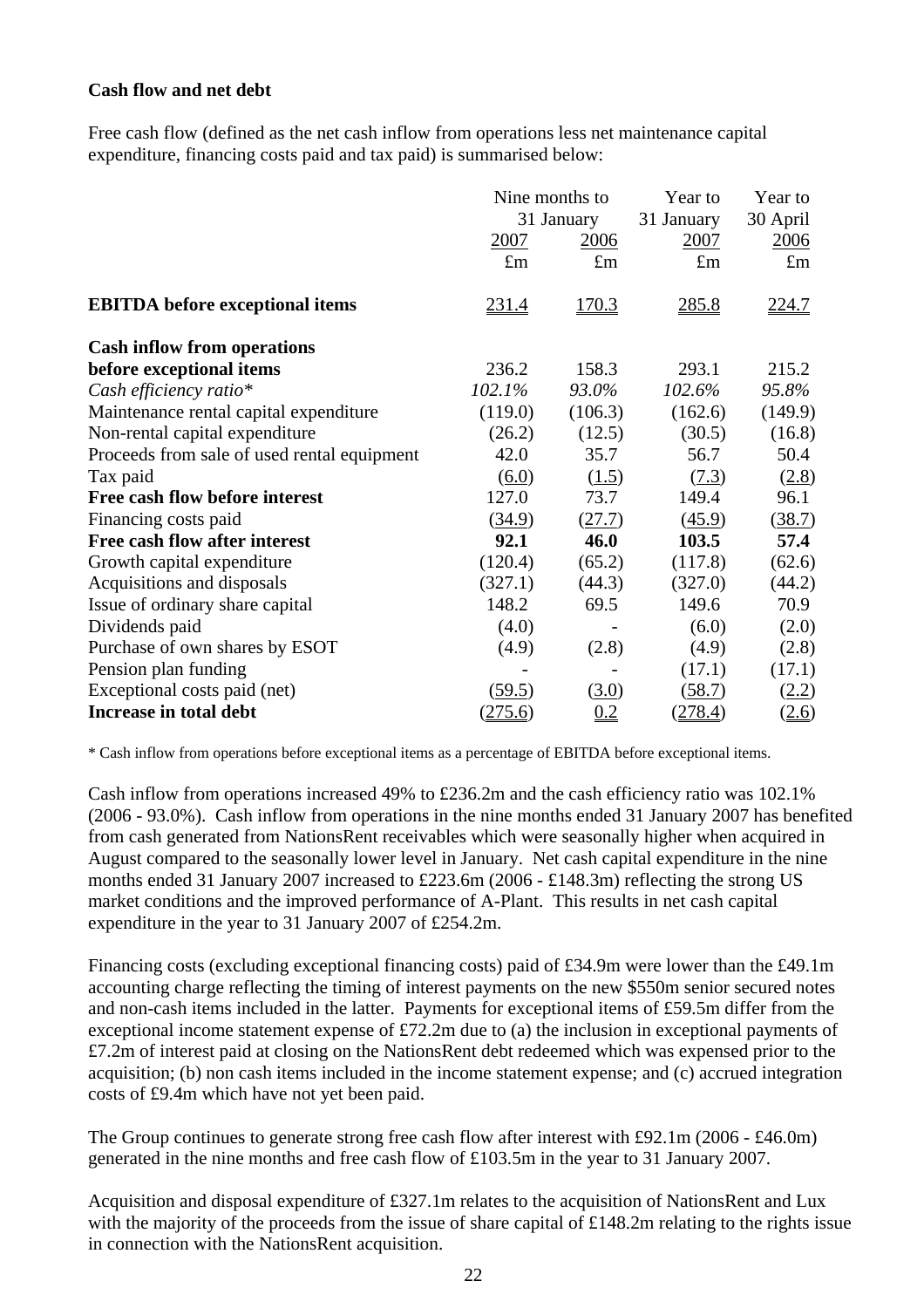## Net debt

|                                                       |             | 31 January  |             |
|-------------------------------------------------------|-------------|-------------|-------------|
|                                                       | 2007        | 2006        | 2006        |
|                                                       | $\pounds$ m | $\pounds$ m | $\pounds$ m |
| First priority senior secured bank debt               | 552.1       | 261.6       | 263.2       |
| Finance lease obligations                             | 24.0        | 26.0        | 23.2        |
| 12% second priority senior secured notes, due 2014    |             | 75.4        | 75.5        |
| 8.625% second priority senior secured notes, due 2015 | 123.2       | 135.7       | 132.7       |
| 9% second priority senior secured notes, due 2016     | 274.0       |             |             |
|                                                       | 973.3       | 498.7       | 494.6       |
| Cash and cash equivalents                             | (1.2)       | (1.3)       | (1.0)       |
| Total net debt                                        | 972.1       | 497.4       | 493.6       |

Group net debt doubled from £493.6m at 30 April 2006 to £972.1m at 31 January 2007 reflecting the impact of the NationsRent acquisition which, together with the Lux acquisition increased net debt by £472.9 (net of the net rights issue proceeds of £146.7m). The ratio of net debt to pro forma EBITDA was 3.0 times at 31 January 2007. Pro forma EBITDA for this purpose was £324.3m and includes NationsRent's EBITDA excluding its profit on used equipment sales for the pre-acquisition period but not any benefit from central overhead savings.

## *New first and second priority senior secured loan facilities*

In connection with the NationsRent acquisition, on 31 August 2006, the Group repaid the outstanding borrowings under its \$800m first priority asset based senior secured loan facility and replaced it with a new \$1.75bn facility on substantially the same terms as the previous facility. The interest rate on borrowings under the new facility varies, according to a grid linked to the ratio of funded debt to EBITDA before exceptional items, between LIBOR plus 150bp and LIBOR plus 225bp. Currently the Group borrows at LIBOR plus 175bp. In addition, during August 2006 the Group raised \$550m of new ten year second priority senior secured notes carrying an interest rate of 9% per annum.

The Group's debt facilities are now committed for a weighted average period of approximately 6.5 years with the earliest significant maturity being in August 2011. The weighted average interest cost of these facilities (including non-cash amortisation of deferred debt raising costs) is approximately 8%, most of which is tax deductible in the US where the tax rate is 39%. Financial performance covenants under the two senior secured notes issues are only measured at the time new debt is raised. There are two financial performance covenants under the asset based first priority senior bank facility (funded debt to EBITDA before exceptional items and a fixed charge ratio comparing EBITDA less net capital expenditure to the sum of scheduled debt repayments, interest, tax and dividends paid). These covenants are not, however, required to be adhered to when availability (the difference between the borrowing base and facility utilisation) exceeds \$125m. At 31 January 2007 availability under the bank facility was \$524m (\$283m under the old facility at 30 April 2006).

#### Currency translation

Following the NationsRent acquisition approximately 96% of our debt is denominated in US dollars. At 31 January 2007 our dollar denominated debt represented approximately 88% of the value of our dollar denominated net assets (other than debt) providing a partial, but substantial, hedge against the translation effects of changes in the dollar exchange rate. The dollar interest payable on this debt also limits the impact of changes in the dollar exchange rate on our pre-tax profits and earnings. Based on the currency mix of our profits we anticipate prevailing in the coming year and on current dollar debt levels and interest rates, every 1% change in the US dollar exchange rate would impact pro-forma pretax profit by 1.0%.